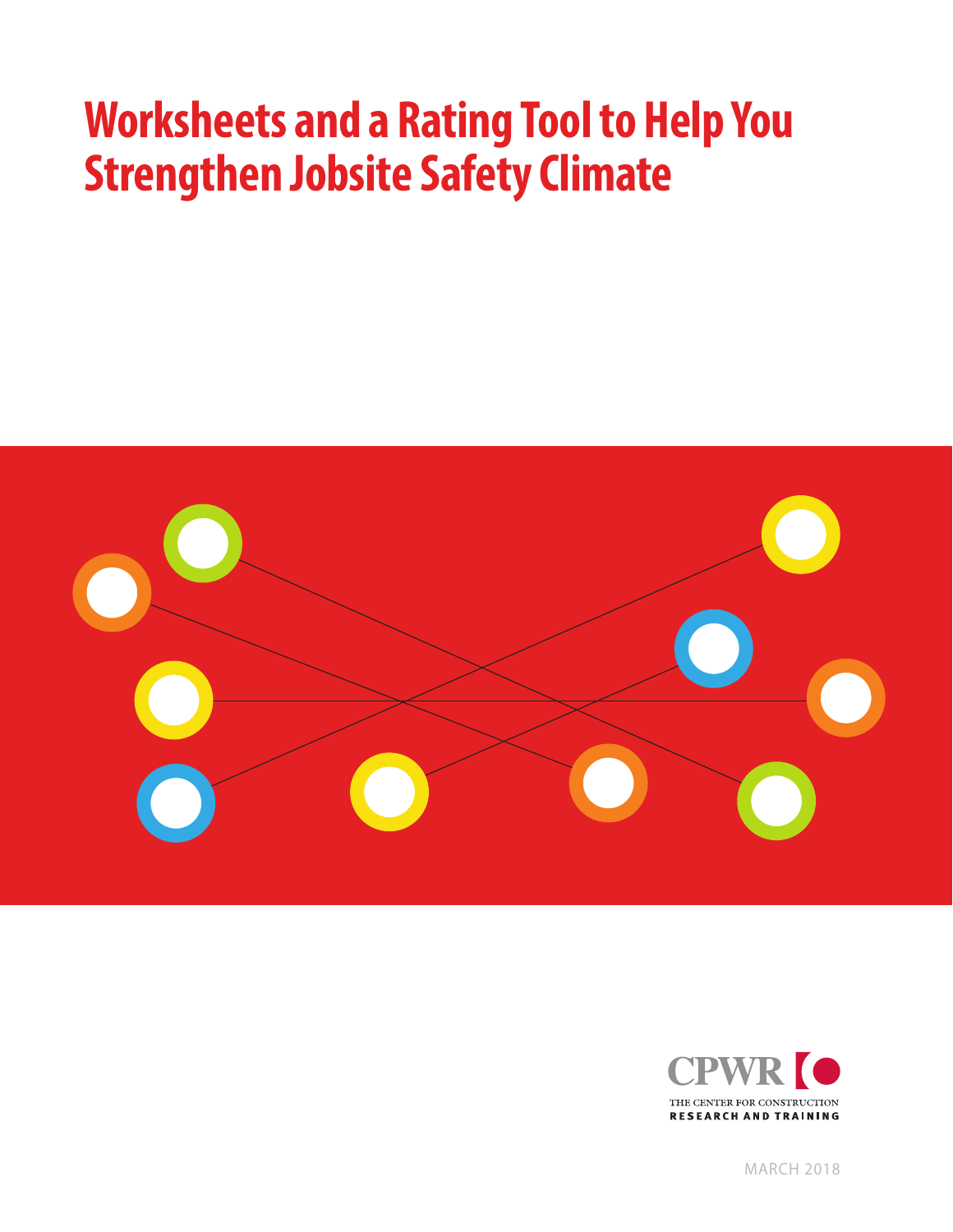# **Worksheets and a Rating Tool to Help You Strengthen Jobsite Safety Climate**



## **Contents**

| <b>Demonstrating Management Commitment  1</b>                                                                  |
|----------------------------------------------------------------------------------------------------------------|
| Aligning and Integrating Safety as a Value  3                                                                  |
| Ensuring Accountability at All Levels  5                                                                       |
| Improving Supervisory Leadership 7                                                                             |
| <b>Empowering and Involving Employees 9</b>                                                                    |
| Improving Communication  11                                                                                    |
|                                                                                                                |
| Encouraging Owner/Client Involvement  15                                                                       |
| Summary of Ideas for Improving  17<br><b>Leading Indicators to Strengthen</b><br><b>Jobsite Safety Climate</b> |

Safety Climate Assessment Tool (S-CAT).......19

Construction management, in partnership with their employees, is responsible for ensuring that jobsite hazards are eliminated, or at least minimized. These partnerships are most effective when they exist within a positive safety climate.

**The safety climate on a construction jobsite refers to management's and workers' shared perceptions about the extent to which safety is rewarded, expected, valued and reinforced. It may be influenced by things such as project scheduling and planning methods and norms of the trades working on-site.**

In the area of safety, construction companies still rely too much on the number and types of injuries that have already occurred rather than on how to prevent them in the first place. A leading indicator is a measure that precedes injuries and can be used to plan activities that, when properly implemented, prevent injuries and illnesses and foster a positive jobsite safety climate.

This workbook is designed to help management and safety professionals learn more about eight leading indicators and how to strengthen them to improve jobsite safety climate and safety outcomes for construction businesses. The eight leading indicators are:

#1 Demonstrating management commitment

- #2 Aligning and integrating safety as a value
- #3 Ensuring accountability at all levels
- #4 Improving supervisory leadership
- #5 Empowering and involving employees
- #6 Improving communication
- #7 Training at all levels
- #8 Encouraging owner/client involvement

The workbook is divided into two sections.

#### **Section 1 – Leading Indicator Worksheets**

Each worksheet gives you the opportunity to assess your company's safety climate maturity level and identify ideas for improving that particular indicator.

To use the worksheets:

Review the 5-level scoring scale to assess if your company's safety climate level for that indicator is: Inattentive; Reactive; Compliant; Proactive; or Exemplary.

Next, review the ideas you can use to improve that indicator. For each idea, select one of the following four options to realistically prioritize which you will commit to adopt and by when. Congratulations, if you've already adopted some of these ideas! Your company is on its way to having an exemplary safety climate.



#### **Section 2 – Safety Climate Assessment Tool (S-CAT)**

The S-CAT gives a company the chance to learn about their level of safety climate maturity in more detail. A company can copy and share this paper version with their employees to start a discussion and then ask them to enter their answers anonymously online at www.safetyclimateassessment.org. After completing the free online version of the S-CAT, an individual or company can generate a report that presents their safety climate maturity, overall and across the 8 leading indicators, and compares their data to other construction companies.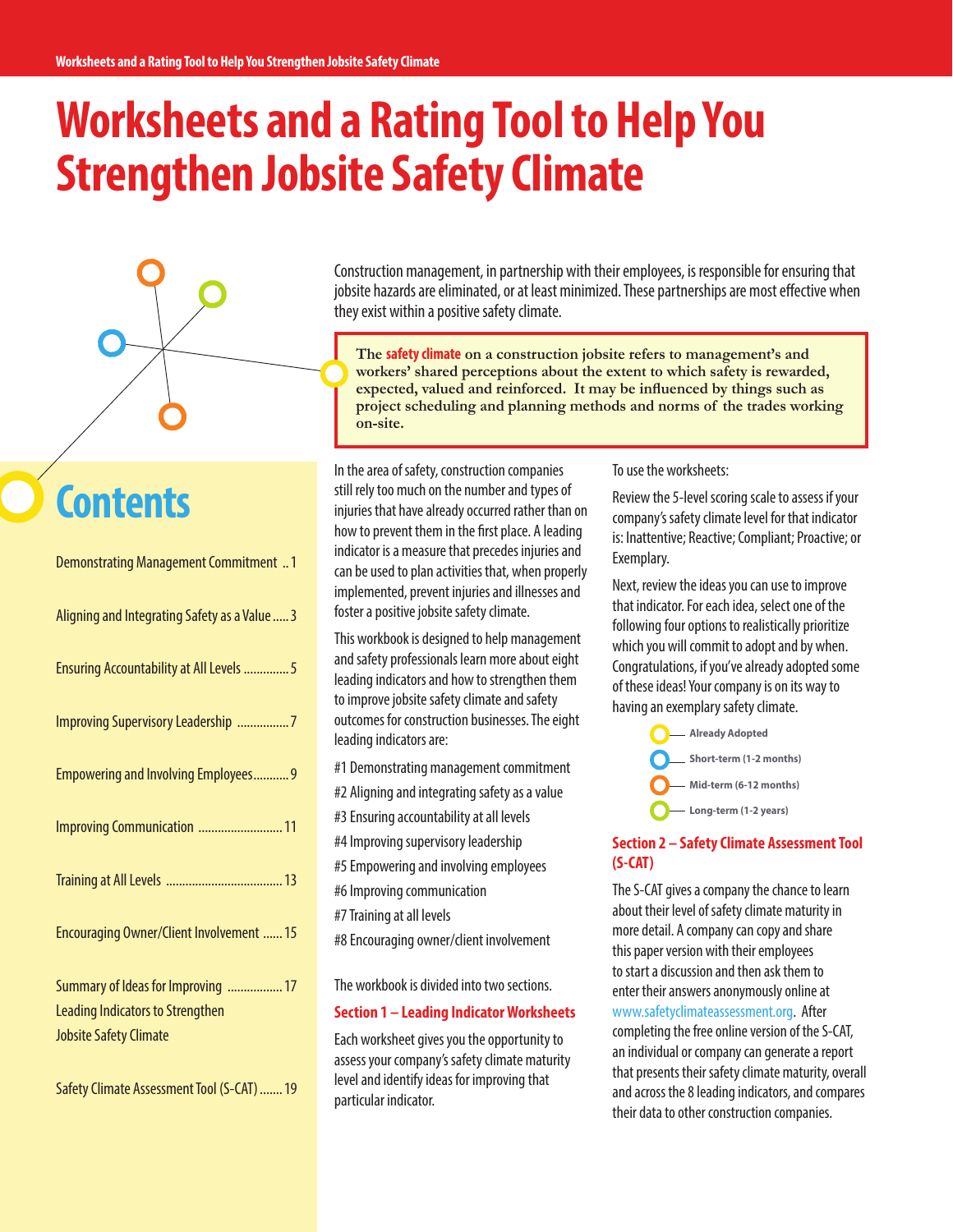**Demonstrating Management Commitment** 

Management's commitment to keeping employees safe is demonstrated through their words and actions and is critical for establishing and maintaining a positive safety climate. Just saying "safety is #1!" does not automatically translate into a positive safety climate. Which of the following best describes your company?

| <b>INATTENTIVE</b>                                                                                                                                                                                                                                                                                            | <b>REACTIVE</b>                                                                                                                                                                                                                                                                                                | <b>COMPLIANT</b>                                                                                                                                                                                                                                                                                               | <b>PROACTIVE</b>                                                                                                                                                                                                                                                                                                                                                                                                                                                                                                                                                                         | <b>EXEMPLARY</b>                                                                                                                                                                                                                                                                                                                                                                                                                     |
|---------------------------------------------------------------------------------------------------------------------------------------------------------------------------------------------------------------------------------------------------------------------------------------------------------------|----------------------------------------------------------------------------------------------------------------------------------------------------------------------------------------------------------------------------------------------------------------------------------------------------------------|----------------------------------------------------------------------------------------------------------------------------------------------------------------------------------------------------------------------------------------------------------------------------------------------------------------|------------------------------------------------------------------------------------------------------------------------------------------------------------------------------------------------------------------------------------------------------------------------------------------------------------------------------------------------------------------------------------------------------------------------------------------------------------------------------------------------------------------------------------------------------------------------------------------|--------------------------------------------------------------------------------------------------------------------------------------------------------------------------------------------------------------------------------------------------------------------------------------------------------------------------------------------------------------------------------------------------------------------------------------|
| Management rarely comes<br>to the actual jobsite. When<br>present, they often are poor<br>safety role models because<br>they break company safety<br>policies and procedures.<br>When employees bring<br>concerns to management<br>they are not acted upon and<br>the employees are labeled<br>troublemakers. | Management gets involved<br>only after an injury<br>occurs. They often blame<br>employees for injuries,<br>leading to suspension or<br>even termination. Safety<br>rules are enforced only after<br>an incident or when safety<br>audit results are negative.<br>Their focus is on injuries<br>and violations. | Management conforms<br>to OSHA regulations,<br>never more or less. Safety<br>compliance is based on<br>owner, general contractor,<br>or regulatory directives.<br>Managers sometimes<br>participate in safety audits<br>but corrective actions are<br>focused on employee rather<br>than program deficiencies. | Management initiates and<br>actively participates in<br>safety audits. Managers ask<br>employees for advice and<br>feedback regarding hazard<br>identification and reduction.<br>Management conducts<br>spontaneous site visits and<br>recognizes employees for<br>identifying hazards, working<br>safely, and keeping co-<br>workers safe. Management<br>participates in safety<br>program development and<br>provides adequate resources<br>to ensure a positive safety<br>climate. Safety programs<br>and policies are reviewed<br>annually to ensure<br>effectiveness and relevance. | Management integrates<br>safety into every meeting<br>and engages in continuous<br>improvement regarding<br>safety conditions and hazard<br>reduction. External audits<br>are used to evaluate the<br>safety performance of top<br>management. Managers<br>are held accountable for<br>safety expectations in annual<br>performance evaluations.<br>Safety trends are analyzed.<br>A formal process for<br>corrective action exists. |

## **How to become exemplary**

Review the ideas below and check the short-term  $\bigcirc$  (1-2 months), mid-term  $\bigcirc$  (6-12 months), or long-term  $\bigcirc$  (1-2 years) circle to indicate which you will commit to adopt and by when. *Congratulations, if you've already adopted the idea!*

> **Already Adopted Short-term Mid-term Long-term**

**#1**

 $M$ ORKSH<sub>EE</sub>

**Already Adopted Short-term Mid-term Long-term**

#### **Idea #1 - Develop safety policies, procedures, and guidelines that are aligned with other company priorities and values**

Safety is relevant to many company policies and procedures. By incorporating and integrating appropriate safety language into applicable policies and procedures, employees will trust that the company truly values them and their safety. Examples include 1. Review critical operating plans for safety implications, and 2. Bid review requirements for safety supplies.

#### **Idea #2 - Be visible to employees and use correct safety behaviors**

On some jobsites, employees never see senior management. Employees are more likely to appreciate, value, and internalize safety messages when they are occasionally (at least) delivered by higher-level management rather than sent down the "chain of command." Also, when senior management is on the jobsite, it is important that they act as ideal safety role models by wearing proper PPE (e.g., gloves, glasses, boots, hearing protection, etc.) and obeying all safety rules (e.g. walking in designated walkways, refraining from using cell phones while driving, etc.).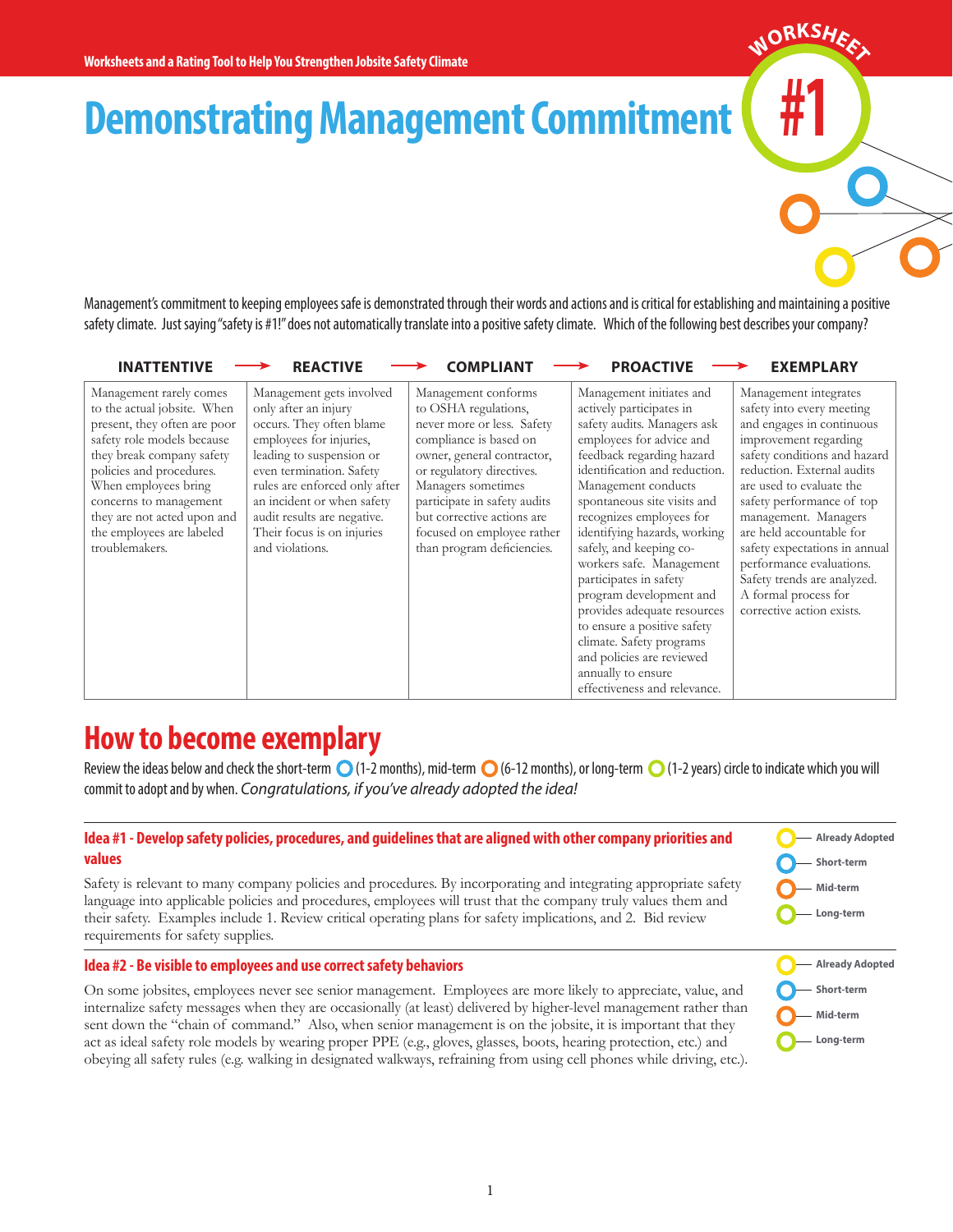#### **Idea #3 - Allocate adequate resources to effectively implement safety activities**

While written safety policies and procedures are necessary, it is critical that management provides sufficient resources for effective implementation and maintenance of safety-related activities. Financial resources should be allocated for OSHA 10 and 30 training for everyone in the company and also for purchasing and providing appropriate PPE for everyone on jobsites. Investing in systems for collecting and analyzing information on incidents and near miss data and reporting changes also clearly demonstrates management's commitment to prevention and continuous improvement of the jobsite safety climate.

#### **Idea #4 - Actively participate in meetings**

Management should actively participate in meetings where hazards are reviewed and initiate discussion on safety in other meetings. These types of behaviors ensure or provide an opportunity for direct communication between employees and management and help demonstrate to all employees that the company values and understands safety.

#### **Idea #5 - Strive for Zero Hazard as well as Zero Injury jobsites**

Companies should conduct job hazard analyses using safety audits or other tools. These safety audits provide guidance on where changes to processes and products might be needed to help achieve zero injuries on jobsites. Reward structures should be designed to encourage employees to proactively identify hazards (good catch) and report close calls and injuries.

#### **Idea #6 - Create formalized process for corrective action**

Management should take all employee safety concerns seriously and promptly address them. When concerns are ignored, or if there is retaliation, employees may be less likely to report hazards in the future. Establishing a formal process for reporting and responding to safety concerns and for conducting blame-free investigations reflects a strong commitment to safety. Management should review all incident reports, determine contributing factors, and communicate their findings to all employees. Consider creating an "action list" to show how issues raised are being addressed and placing the list in a prominent location. This reinforces the message that employee contributions to creating a positive safety climate are valued and helps keep them involved. Keeping track of hazards and injuries over time provides a directed approach to identifying systematic problems in safety operations.





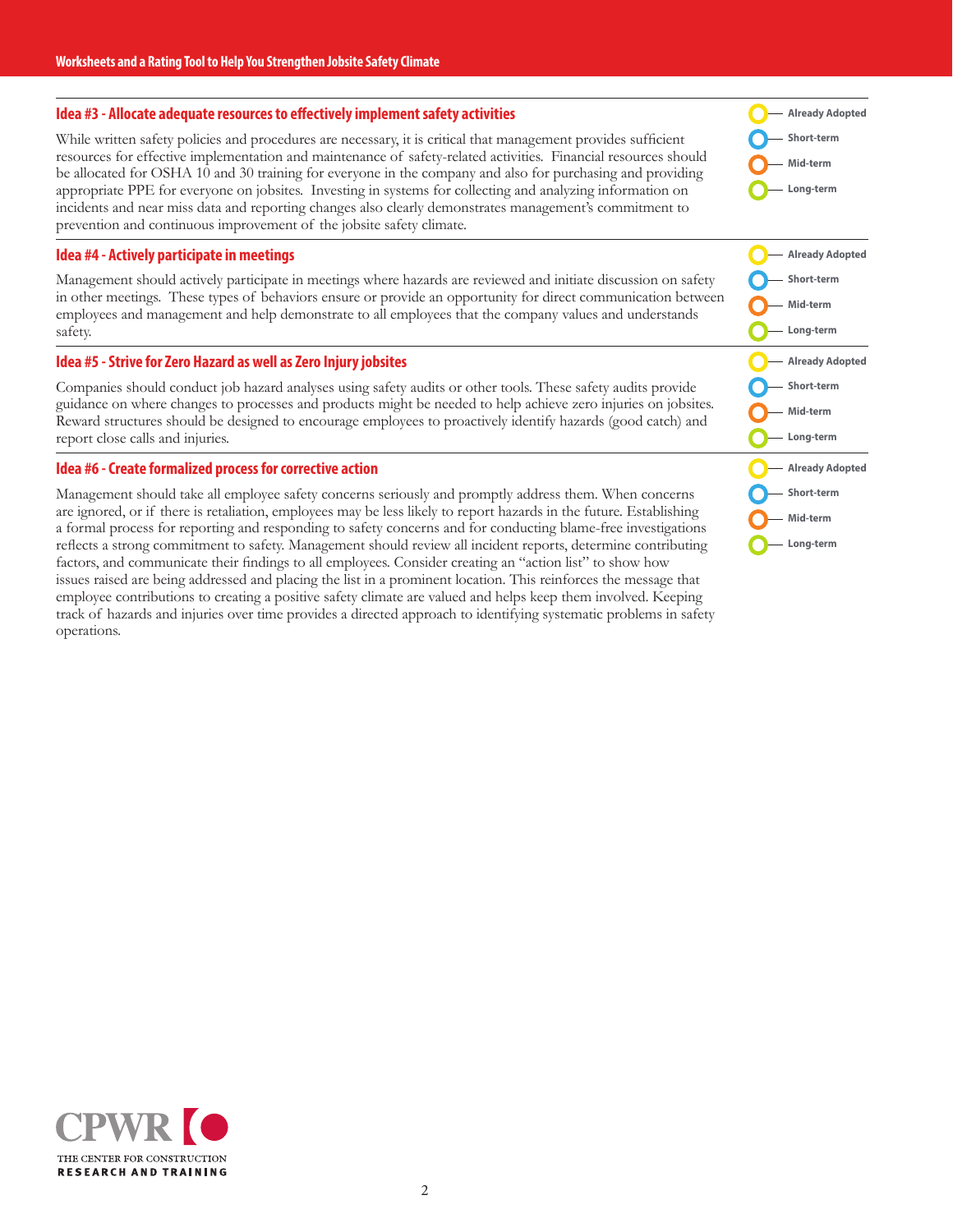## **Aligning and Integrating Safety as a Value**

Safety must be integrated into all company activities to ensure it is valued as much as all other business functions. This occurs when management clearly and consistently communicates safety expectations. Truly valuing safety means it is never compromised for productivity. Which of the following best describes your company?

| <b>INATTENTIVE</b>                                                                                                                                                                                                                                                                                                                                | <b>REACTIVE</b>                                                                                                                                                                                                                                                                                                                                                                   | <b>COMPLIANT</b>                                                                                                                                                                        | <b>PROACTIVE</b>                                                                                                                                                                                                                                                                                | <b>EXEMPLARY</b>                                                                                                                                                                                                                                                                                                                                                                                                                                                     |
|---------------------------------------------------------------------------------------------------------------------------------------------------------------------------------------------------------------------------------------------------------------------------------------------------------------------------------------------------|-----------------------------------------------------------------------------------------------------------------------------------------------------------------------------------------------------------------------------------------------------------------------------------------------------------------------------------------------------------------------------------|-----------------------------------------------------------------------------------------------------------------------------------------------------------------------------------------|-------------------------------------------------------------------------------------------------------------------------------------------------------------------------------------------------------------------------------------------------------------------------------------------------|----------------------------------------------------------------------------------------------------------------------------------------------------------------------------------------------------------------------------------------------------------------------------------------------------------------------------------------------------------------------------------------------------------------------------------------------------------------------|
| Safety is a cost; a necessary<br>evil. Safety is not integrated<br>in policies or procedures;<br>the primary focus is on<br>productivity. There is little<br>or no budget for safety. The<br>belief is that construction<br>is inherently dangerous<br>and nothing can be done<br>to change it. Accidents<br>are human error and are<br>punished. | Safety is inconsistently<br>communicated as a priority.<br>When a project falls behind<br>schedule, production<br>becomes valued more than<br>safety. Safety is not valued<br>or enforced when work is<br>conducted on varying shifts<br>or on weekends because<br>no one is watching or<br>cares. Safety policies are<br>not reviewed routinely for<br>consistency or relevancy. | The OSHA requirements<br>are the safety program.<br>Safety indicators focus<br>solely on injuries, illnesses,<br>and accidents. Safety<br>meetings are conducted only<br>when required. | Safety is included in bids.<br>Subcontractor selection<br>is based on safety<br>performance. Safety is<br>not compromised for<br>productivity. Prevention<br>through Design is often<br>used to reduce hazards.<br>Routine inspections are<br>completed when items are<br>tracked to abatement. | Safety is formally<br>integrated into policies and<br>procedures; communicated<br>clearly and consistently<br>to everyone. All meetings<br>include safety. Safety is<br>never compromised for<br>productivity.<br>Regular communication<br>reinforces the culture of<br>safety as a value. Leading<br>indicators are measured<br>and used to improve the<br>safety climate on jobsites.<br>Prevention through Design<br>is used to reduce injuries<br>and exposures. |

## **How to become exemplary**

Review the ideas below and check the short-term  $\bigcirc$  (1-2 months), mid-term  $\bigcirc$  (6-12 months), or long-term  $\bigcirc$  (1-2 years) circle to indicate which you will commit to adopt and by when. Congratulations, if you've already adopted the idea!

#### **Idea #1 - Integrate safety expectations into policies, procedures, and guidelines to ensure they are aligned with other company priorities**

While safety may not be relevant to all policies and procedures, incorporating and integrating appropriate safety language into those that are shows employees that the company values safety and more importantly values them. Of course just writing it down does not make it happen. Adequate resources are necessary so safety policies and procedures are implemented properly to show that employee safety really is the primary value.

| Short-term |  |
|------------|--|
| — Mid-term |  |
| Long-term  |  |
|            |  |

**#2**

 $M$ ORKSH<sub>ER</sub>

**Already Adopted**

**Already Adopted Short-term Mid-term Long-term**

#### **Idea #2 - Bring together people from different groups to discuss project related safety strategies**

A positive safety climate thrives when employees in different groups (within or across disciplines or functions) have the opportunity to communicate about project-specific safety issues. For example, architects, engineers, construction workers, subcontractor managers, and even human resource employees have different perspectives on project-related safety and strategies for managing them. By encouraging everyone to discuss safety during project planning and execution, relationships are built, mutual trust is established, and safety becomes integrated and valued by all.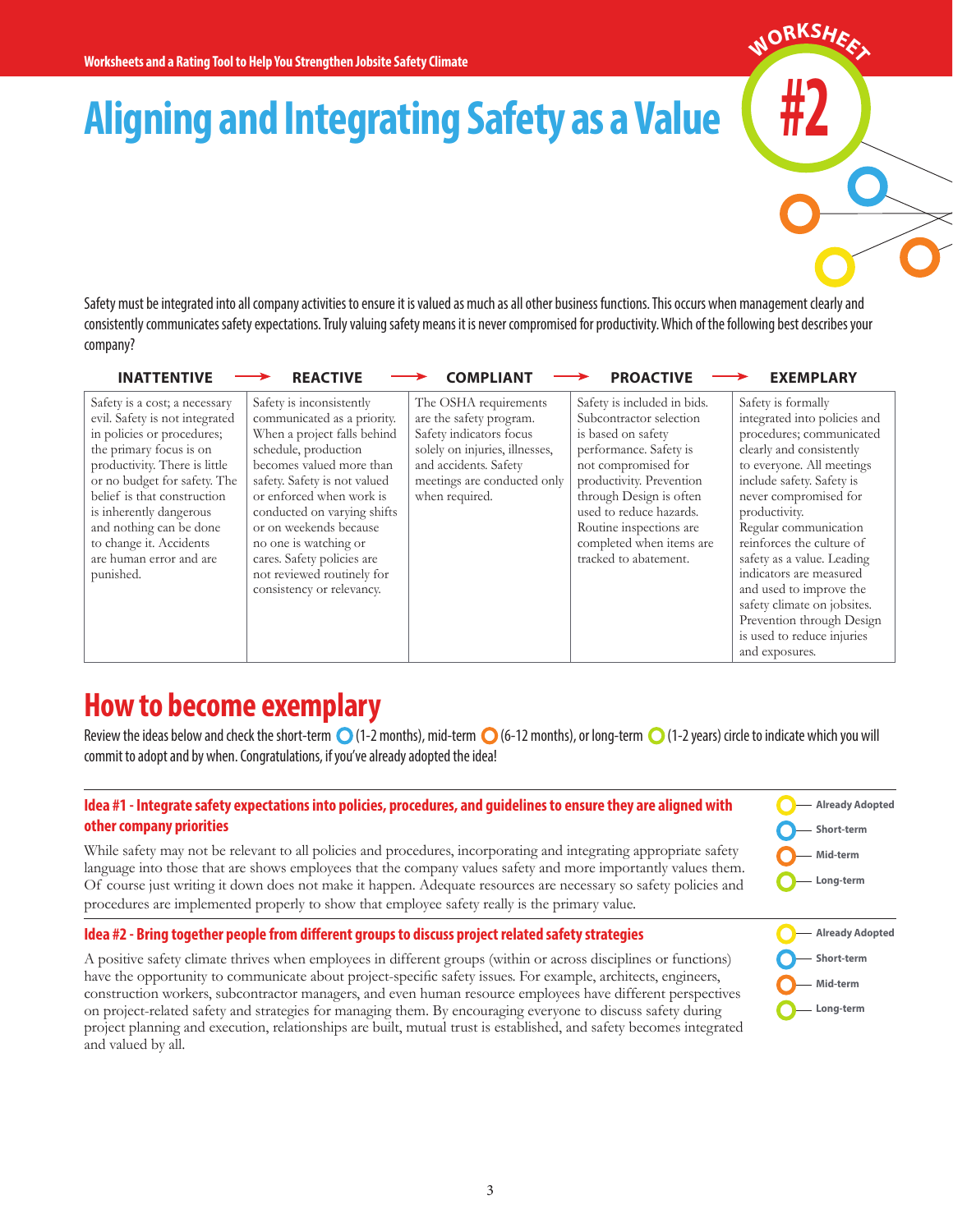#### **Idea #3 - Reinforce safety through on-going training**

Provide resources to ensure that supervisors and workers receive the training needed to work safely and understand that they are also responsible for a safe jobsite. Supervisor training should focus on the hazard identification, leadership, and communication skills needed to create and sustain a positive jobsite safety climate and emphasize that safety cannot be compromised. Employee training should equip them to proactively identify and report safety hazards. Companies should give employees stop work authority for serious or imminent dangers.

#### **Idea #4 - Ensure safety is discussed at all regularly scheduled meetings**

Safety should be the focal point at all jobsites' weekly and daily planning meetings. Consider starting the meetings with a "safety minute." Train supervisors to carry out safety-focused discussions with employees throughout the day about potential hazards and any close calls/good catches they may have observed. When hazards are identified they should be promptly addressed and employees should be notified of how the hazard has been or is being mitigated.

#### **Idea #5 - Periodically assess if the company's expressed safety-related values are aligned with other values such as productivity and reducing cost**

Gathering quantitative (surveys, audits) or qualitative (informal interviews, focus groups) data from workers and supervisors can help detect gaps between what a company says about safety and what employees perceive. The information can reveal where changes may be needed. Data should also be collected after changes are made to determine if the gap has narrowed. Questions used to collect this data can assess the degree to which:

- employees share a proactive vision of safety;
- safety goals are understood;
- accountability is equal and applied evenly at all levels;
- management demonstrates commitment to employee safety and health;
- roles and responsibilities for implementing safety are defined and understood;
- employees are part of the safety process;
- safety is valued equal to or greater than production;
- employees feel empowered to stop work if they identify a hazardous situation;
- principles of Prevention through Design (PtD) are embraced; and
- safety is integrated into planning and part of everything the company does.

| <b>Already Adopted</b> |
|------------------------|
| - Short-term           |
| Mid-term               |
| Long-term              |



- **Mid-term**
- **Long-term**

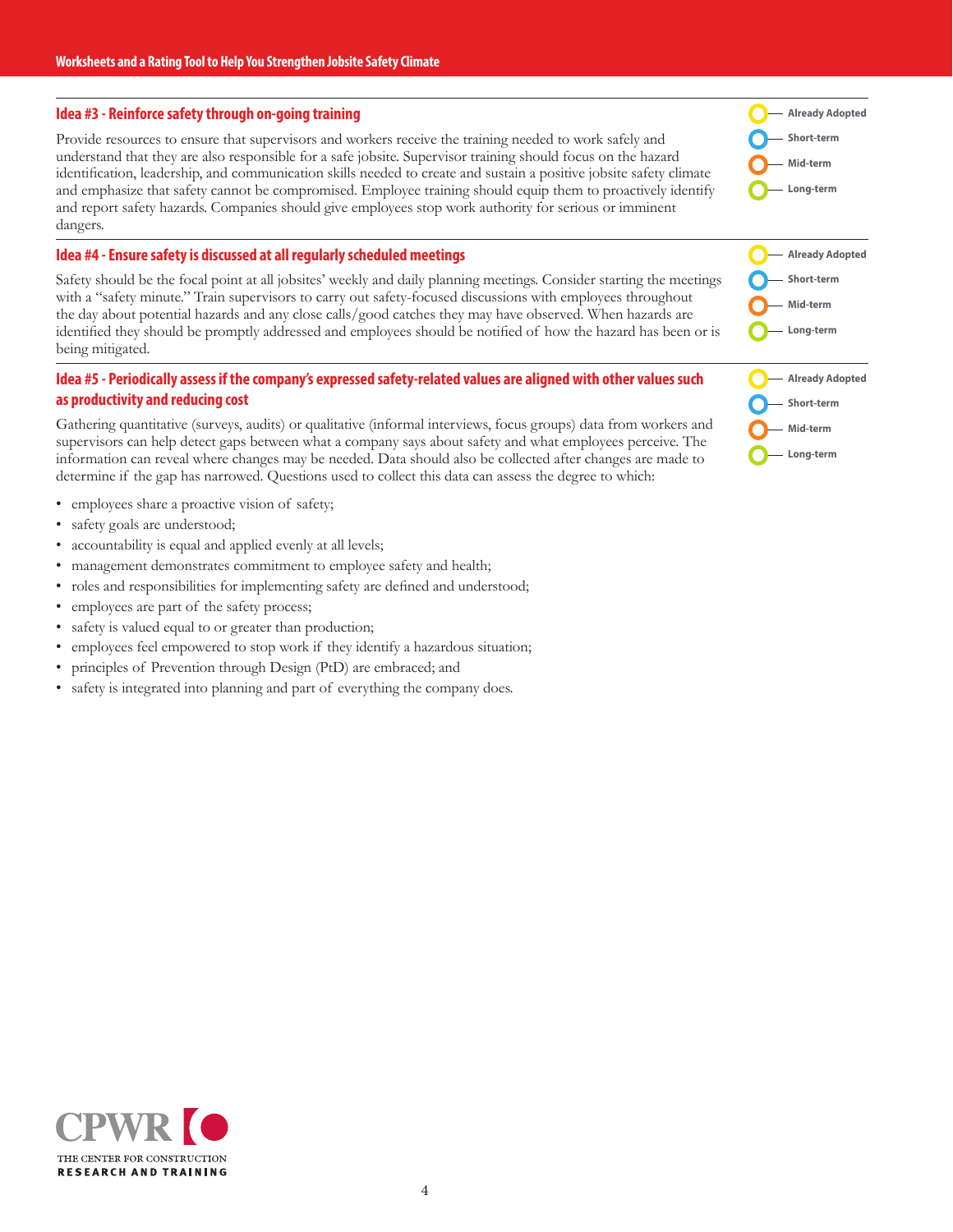# **Ensuring Accountability at All Levels**



Everyone involved in a construction project should be held accountable for safety, including the contractors' safety personnel and supervisors, and workers. Specific responsibilities for implementing safety need to be clearly defined at all levels appropriate for an individual's role, and communicated and regularly reinforced. Which of the following best describes your company?

| <b>INATTENTIVE</b>                                                                                                                                                                                                                                                                                                                                                                                                                  | <b>REACTIVE</b>                                                                                                                                                                                                                                                                                                                             | <b>COMPLIANT</b>                                                                                                                                                                                                                                                                        | <b>PROACTIVE</b>                                                                                                                                                                                                                                                                                                                                                                                                                | <b>EXEMPLARY</b>                                                                                                                                                                                                                                                                                                                                                                                                                                                                                                                                                                                                                                                                                                                                                      |
|-------------------------------------------------------------------------------------------------------------------------------------------------------------------------------------------------------------------------------------------------------------------------------------------------------------------------------------------------------------------------------------------------------------------------------------|---------------------------------------------------------------------------------------------------------------------------------------------------------------------------------------------------------------------------------------------------------------------------------------------------------------------------------------------|-----------------------------------------------------------------------------------------------------------------------------------------------------------------------------------------------------------------------------------------------------------------------------------------|---------------------------------------------------------------------------------------------------------------------------------------------------------------------------------------------------------------------------------------------------------------------------------------------------------------------------------------------------------------------------------------------------------------------------------|-----------------------------------------------------------------------------------------------------------------------------------------------------------------------------------------------------------------------------------------------------------------------------------------------------------------------------------------------------------------------------------------------------------------------------------------------------------------------------------------------------------------------------------------------------------------------------------------------------------------------------------------------------------------------------------------------------------------------------------------------------------------------|
| Safety-related expectations<br>are not clearly articulated.<br>Only employees are held<br>accountable for safety<br>performance. There are<br>no performance reviews<br>or safety metrics. Bonuses<br>are based on productivity<br>and number of reported<br>injuries, which may<br>discourage reporting.<br>Incident or close call<br>investigations result in<br>punishment. Written safety<br>or health policies don't<br>exist. | Employees are<br>automatically punished<br>(e.g., fined, suspended,<br>or fired) for poor safety<br>performance. Poor project<br>safety performance carries<br>few consequences for<br>supervisors. Safety goals<br>are not established and<br>performance measures<br>are not gathered moving<br>forward nor used to<br>evaluate progress. | Established safety<br>goals are based only on<br>OSHA guidelines. The<br>company collects injury<br>and illness data, but<br>they are not shared with<br>supervisors or workers.<br>Incident investigations<br>are conducted but they<br>are not performed in a<br>"blame-free" manner. | Safety goals go above and<br>beyond OSHA guidelines<br>and are used as a basis for<br>supervisor performance<br>and to ensure continuous<br>improvement. All<br>employees are recognized<br>and sometimes rewarded<br>for identifying hazards,<br>reporting close calls,<br>creating safety solutions,<br>and for superior safety<br>performance. Incident<br>investigations result in<br>positive outcomes and<br>improvement. | Safety commitment and<br>expectations are consistently<br>communicated across the<br>company, and to all business<br>partners. Everyone is<br>recognized and included<br>in safety awards based<br>on leading vs. lagging<br>indicators. Supervisor<br>and worker performance<br>evaluations are based on<br>leading and lagging safety<br>indicators. Safety measures<br>are compared to other<br>companies' performance<br>measures and used for<br>continuous improvement.<br>Safety performance is a<br>primary factor in hiring<br>managers and subcontractors,<br>and for promotions. All<br>types of project employees<br>are responsible for safety.<br>Incident investigations result<br>in positive outcomes and<br>improvement, and lessons are<br>shared. |

## **How to become exemplary**

Review the ideas below and check the short-term  $\bigcirc$  (1-2 months), mid-term  $\bigcirc$  (6-12 months), or long-term  $\bigcirc$  (1-2 years) circle to indicate which you will commit to adopt and by when. Congratulations, if you've already adopted the idea!

#### **Idea #1 - Create an incentive structure that promotes and rewards safety processes not just outcomes**

Companies may create a disincentive to report incidents if workers, supervisors, and crews are rewarded for achieving a low recordable injury rate. This sends mixed messages about whether safety is valued compared to productivity and other company requirements. Mixed messages can lead to confusion and damage the trust between employees and management necessary to achieve a positive safety climate. A better approach is to recognize and reward employees for identifying, reporting, and eliminating hazards. An on-line incident reporting system could be developed that employees would use to notify management when an incident or close call is reported. An "action list" could be placed in a prominent location to show how issues are being addressed and who was rewarded for identifying the hazard. This creates a climate that reinforces the idea that employee contributions for implementing safety are valued.

**Already Adopted Short-term Mid-term Long-term**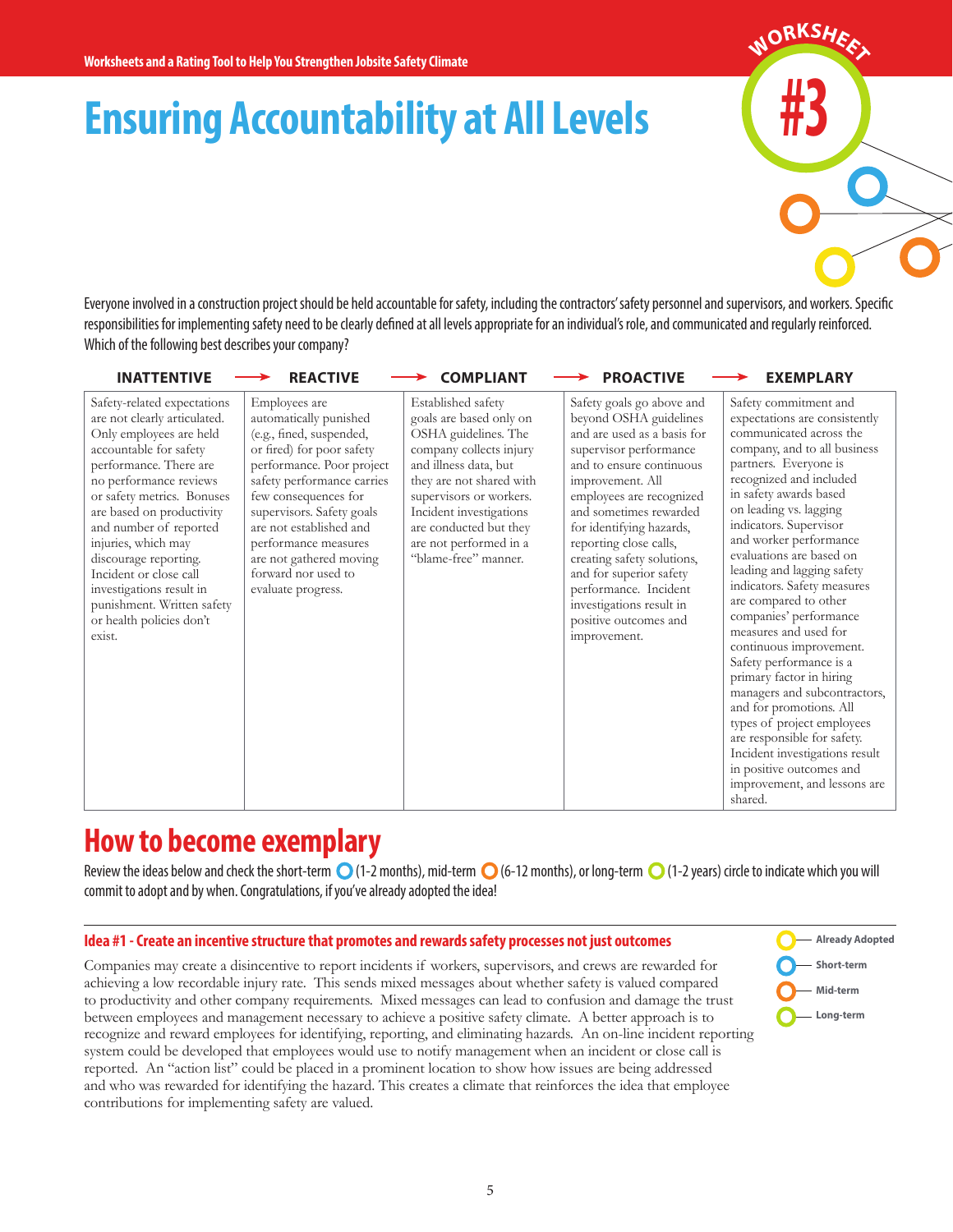#### **Idea #2 - Develop, distribute, and implement written safety policies**

Written safety policies should clearly describe expectations, roles, and responsibilities for establishing and maintaining a positive jobsite safety climate. The policies should be developed through a joint effort of affected staff and be signed by the owner. The policies should be distributed to and reviewed with all employees, incorporated into the company's safety manual, and be reinforced verbally on a daily basis.

#### **Idea #3 - Conduct blame-free incident investigations**

Cursory investigations of incidents that seek to blame, rather than learn, hamper the development of a positive safety climate and the free flow of information. Such investigations can generate a climate of fear among employees that often leads to under- or non-reporting of potential hazards, close calls, and injuries. While underreporting may improve a company's safety record, it does not lead to a stronger safety climate and may weaken it. First-line supervisors need training on how to conduct blame-free incident and close call investigations. Companies should try hard to find the root cause of all incidents by examining the possible contributing environmental, organizational, and human factors. Mechanisms must be implemented to share findings throughout the company.

#### **Idea #4 - Incorporate safety leadership into supervisor evaluations**

A supervisor's annual performance evaluation should emphasize his/her leadership skills with respect to safety. A competency-based scale (like the one above) could be developed that lays out the expectations for poor to superior performance. The scale would contain leadership behaviors such as the supervisor's ability to empower employees to identify hazards and stop work if necessary, report incidents, and participate in blame-free incident investigations. Competency-based scale evaluation data can be gathered by asking employees directly about onsite safety leadership and by observational methods. Strengths and weaknesses identified in the evaluation should be discussed with supervisors so improvement goals can be developed.

**Already Adopted Short-term Mid-term Long-term Already Adopted Short-term Mid-term Long-term**



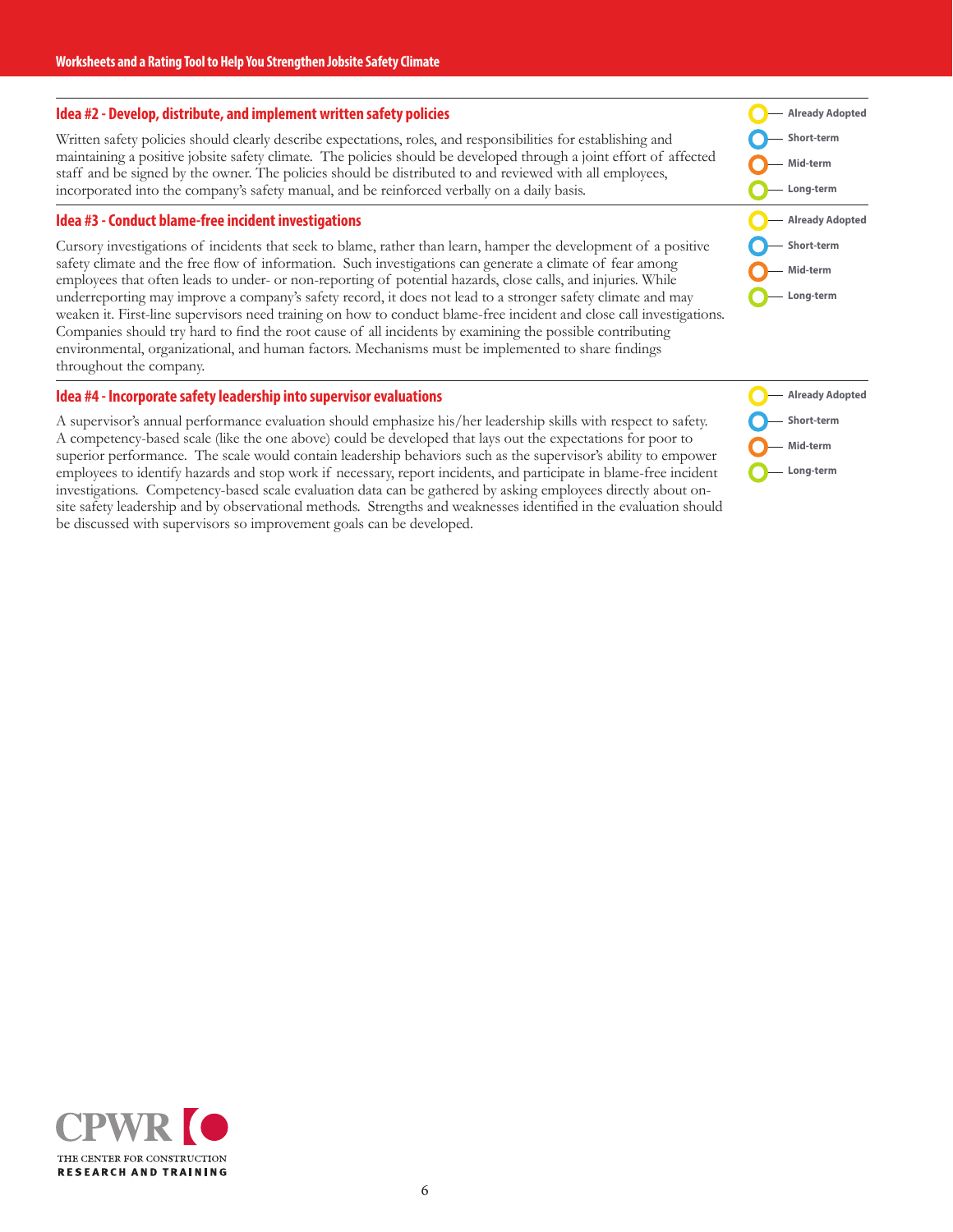# **Improving Supervisory Leadership**

**#4**  $M$ ORKSH<sub>EE</sub>

Supervisors and foremen have the authority and ability to make changes and correct hazards on the jobsite. How they lead, act as role models, and communicate is important for creating a strong, positive safety climate. Which of the following best describes your company?

| <b>INATTENTIVE</b>                                                                                                                                                                                                                                                                                                                                                                                                                                                                      | <b>REACTIVE</b>                                                                                                                                                                                                                                                                                                                                                                                                                       | <b>COMPLIANT</b>                                                                                                             | <b>PROACTIVE</b>                                                                                                                                                                                                                               | <b>EXEMPLARY</b>                                                                                                                                                                                                                                                                                                                                                                                                                                                                                                                                                                |
|-----------------------------------------------------------------------------------------------------------------------------------------------------------------------------------------------------------------------------------------------------------------------------------------------------------------------------------------------------------------------------------------------------------------------------------------------------------------------------------------|---------------------------------------------------------------------------------------------------------------------------------------------------------------------------------------------------------------------------------------------------------------------------------------------------------------------------------------------------------------------------------------------------------------------------------------|------------------------------------------------------------------------------------------------------------------------------|------------------------------------------------------------------------------------------------------------------------------------------------------------------------------------------------------------------------------------------------|---------------------------------------------------------------------------------------------------------------------------------------------------------------------------------------------------------------------------------------------------------------------------------------------------------------------------------------------------------------------------------------------------------------------------------------------------------------------------------------------------------------------------------------------------------------------------------|
| There is no safety vision<br>or safety leadership.<br>Supervisors and foremen<br>have no supervisory<br>training and have<br>little knowledge or<br>understanding of regulatory<br>requirements. Supervisors<br>and foremen manage and<br>punish using intimidation.<br>The focus is on individual<br>behavior without taking<br>the process into account.<br>Supervisors and foremen<br>play the blame game when<br>an incident occurs instead<br>of trying to find the root<br>cause. | Supervisors and foremen<br>ignore workers' input<br>regarding potential hazards<br>and close calls. Supervisors<br>and foremen focus on<br>individual behavior as a<br>foundation for safety and<br>do not consider underlying<br>factors that can impact<br>safety. The company<br>becomes concerned with<br>safety and the supervisor's<br>or foreman's leadership<br>skills only after an incident<br>or regulatory action occurs. | Supervisors and foremen<br>are trained and are guided<br>by, and follow OSHA<br>regulations, never going<br>above or beyond. | Supervisors and foremen<br>lead by participating in, and<br>initiating, safety program<br>activities that focus on<br>continuous improvement.<br>Supervisors and foremen<br>seek advice from, and use,<br>workers' input to improve<br>safety. | Supervisors and foremen<br>display a personal vision for,<br>and a deep commitment to,<br>creating a strong, positive<br>project safety climate.<br>They inspire and motivate<br>workers to share their<br>commitment. They establish<br>clear safety-related roles and<br>responsibilities, make safety<br>a major component of all<br>meetings, and instill a sense of<br>safety ownership at all levels.<br>Supervisors and foremen<br>are effective communicators,<br>excellent role models for<br>safety, and they coach and<br>teach safety to workers in their<br>crews. |
|                                                                                                                                                                                                                                                                                                                                                                                                                                                                                         |                                                                                                                                                                                                                                                                                                                                                                                                                                       |                                                                                                                              |                                                                                                                                                                                                                                                |                                                                                                                                                                                                                                                                                                                                                                                                                                                                                                                                                                                 |

## **How to become exemplary**

Review the ideas below and check the short-term  $\bigcirc$  (1-2 months), mid-term  $\bigcirc$  (6-12 months), or long-term  $\bigcirc$  (1-2 years) circle to indicate which you will commit to adopt and by when. Congratulations, if you've already adopted the idea!

#### **Idea #1 - Train supervisors and foremen on leadership skills**

For most people, leadership skills must be learned through education, training, and experience. Below are four aspects of a true leader. While one would not necessarily be trained separately on each of these, the scale can be used to evaluate where supervisors and foremen are currently and prioritize areas for improvement.

#### **1a. Leads by Example – Is a role model for safety – "Walks the Talk"**

Workers are constantly observing their supervisor's and foreman's safety-related attitudes and behaviors to learn what the safety-related expectations are on the jobsite. Supervisors and foremen who lead by example consistently demonstrate through their words and actions that safety is valued. Supervisors and foremen who give inconsistent safety messages reinforce worker perceptions that productivity trumps safety, and that it's ok to cut corners, not wear PPE, or not report close calls. Supervisors and foremen who consistently send and demonstrate pro-safety messages get better outcomes.



**Already Adopted Short-term Mid-term Long-term**

#### **1b. Encourages Innovation**

Exemplary companies expect their supervisors and foremen to communicate with workers in their crew about work tasks as well as potential hazards. This can be done during daily pre-task planning meetings where workers, who are exposed to the risks, can provide practical solutions. Depending on the complexity of the solution, the company can reward the worker(s).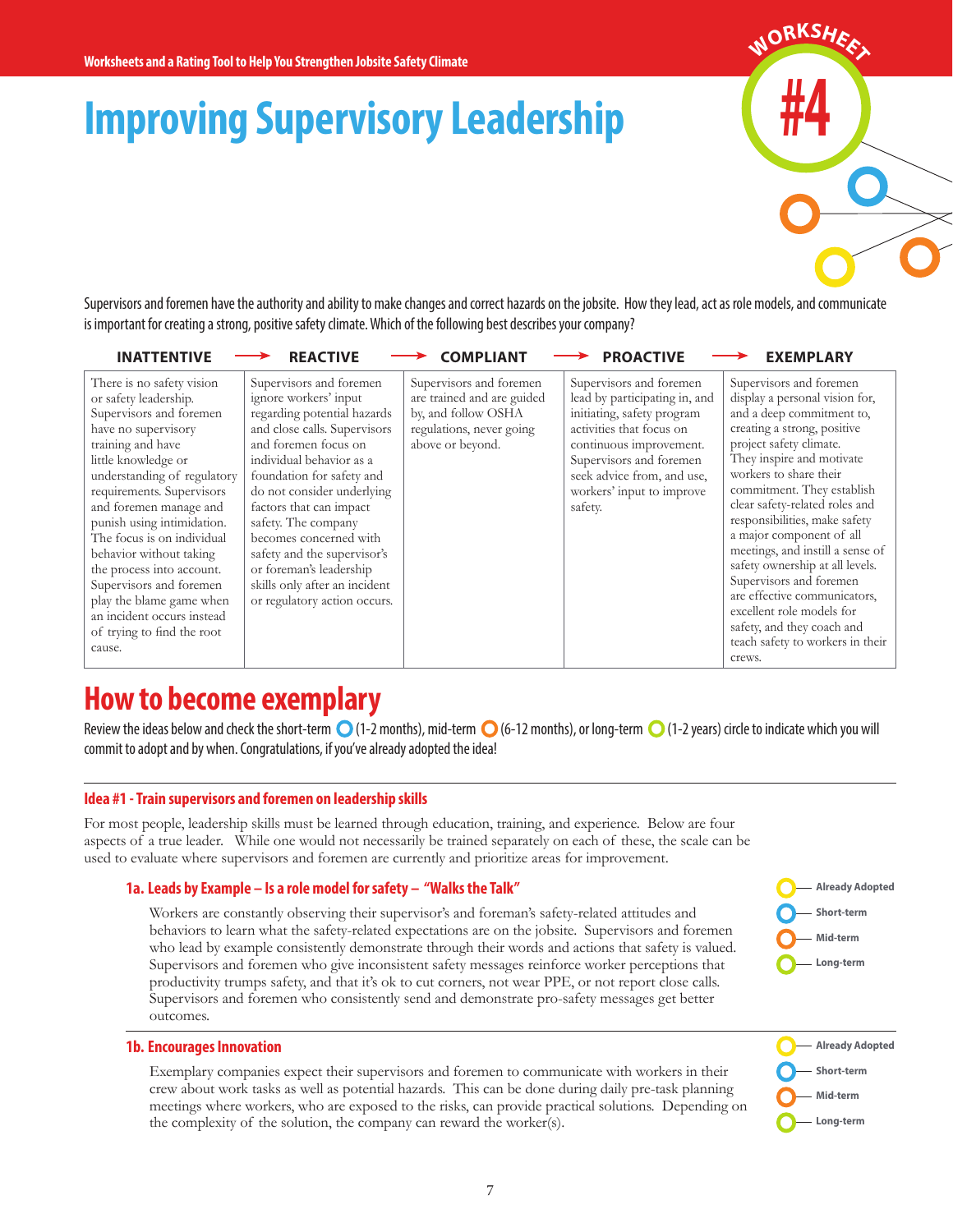#### **1c. Is a Coach**

Supervisors and foremen with good coaching skills create safety goals collaboratively with workers and help them achieve goals by removing barriers and providing feedback. Constructive feedback is essential and is a skill that can be learned using these steps. Initially, the supervisor or foreman tells the worker what was observed and why it was risky and the potential outcomes if the activity continues. Next, they would work together to create a goal and a plan for making changes (if needed). Timely feedback should occur frequently. Remember that goals should be in line with the overall expectations of the safety management system and should drive continuous improvement.

#### **1d. Motivates Others**

Supervisors and foremen motivate workers by empowering them to participate in their own and each other's safety. They must ensure everyone understands the expectations, obligations, and opportunities including: attending and providing input at daily pre-task planning meetings, taking all required safety training and applying information learned, stopping work and notifying their supervisor or foreman when hazards are identified, and reporting all near misses/close calls. Trust is gained when a supervisor or foreman listens, takes worker input seriously, and involves them in implementing suggestions. When an incident happens, a supervisor and/or the foreman and the workers should conduct a blame-free investigation to find the root-cause. Together they can identify lessons learned, reduce the risk, and prevent future incidents.

#### **Idea #2 - Include leadership skills in performance evaluations**

Performance evaluations should emphasize the supervisor's and foreman's safety leadership skills and their contribution toward achieving safety goals. A competency based scale (like the one above) could be developed that lays out the expectations for poor to superior performance. The scale would contain leadership behaviors described above, and evaluation information could be gathered by asking the workers for input and also by observing the supervisor's and foreman's on-site leadership behaviors. Management should discuss the strengths and shortcomings found during the evaluation with the supervisors and foremen, and together establish goals for improvement, including additional leadership training.

**Already Adopted Short-term Mid-term Long-term**

**Already Adopted Short-term Mid-term Long-term**

**Already Adopted Short-term Mid-term Long-term**

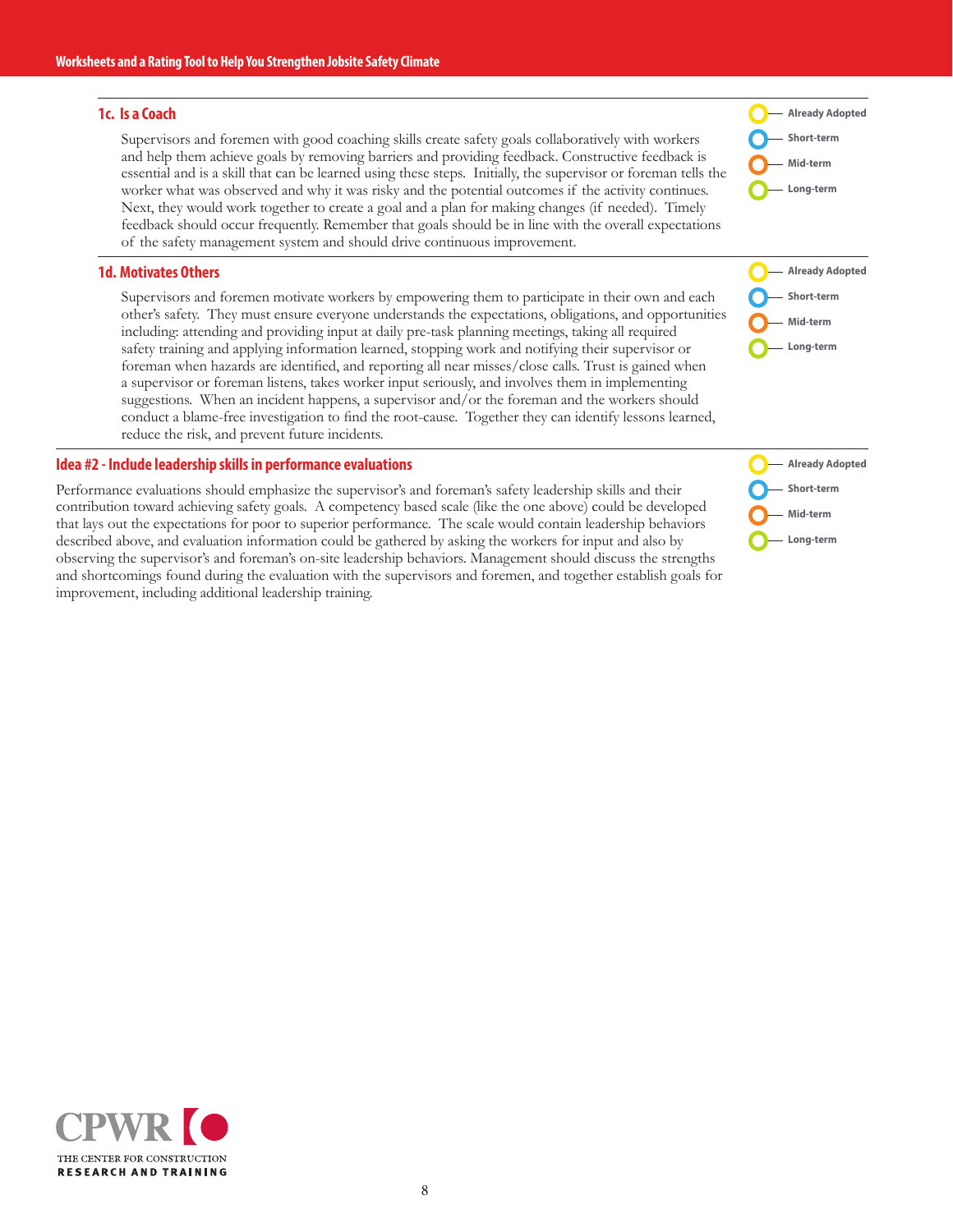# **Empowering and Involving Employees**

Involving employees in safety-related planning and decision making, and encouraging them to discuss potential hazards will improve employee-management communication, build trust, and promote a positive safety climate that is important to getting the job done. Which of the following best describes your company?

| <b>INATTENTIVE</b>                                                                                                                                                                    | <b>REACTIVE</b>                                                                                                                                                                                                                                                                                                                  | <b>COMPLIANT</b>                                                                                                                                                                                                                                                      | <b>PROACTIVE</b>                                                                                                                                                                                                                                                                                                                                                      | <b>EXEMPLARY</b>                                                                                                                                                                                                                                                                     |
|---------------------------------------------------------------------------------------------------------------------------------------------------------------------------------------|----------------------------------------------------------------------------------------------------------------------------------------------------------------------------------------------------------------------------------------------------------------------------------------------------------------------------------|-----------------------------------------------------------------------------------------------------------------------------------------------------------------------------------------------------------------------------------------------------------------------|-----------------------------------------------------------------------------------------------------------------------------------------------------------------------------------------------------------------------------------------------------------------------------------------------------------------------------------------------------------------------|--------------------------------------------------------------------------------------------------------------------------------------------------------------------------------------------------------------------------------------------------------------------------------------|
| Management isn't<br>interested in and won't<br>involve employees in safety<br>discussions or encourage<br>them to share responsibility<br>for their and their co-<br>workers' safety. | Employees aren't engaged<br>in discussions on how to<br>promote safety and prevent<br>injuries. Management passes<br>down safety messages to<br>employees only when there<br>is an incident or injury.<br>Safety committees meet only<br>after someone is injured and<br>employees may not be repre-<br>sented on the committee. | Management shares<br>information with employees<br>only when it's required<br>by law. Standing safety<br>committees may exist but<br>meetings last only a few<br>minutes, and although<br>employees may voice<br>concerns, management may<br>or may not address them. | Management actively<br>involves employees in<br>identifying hazards and<br>solving safety problems<br>by including them in daily<br>pre-job safety meetings<br>and job hazard analyses.<br>A management-employee<br>safety committee provides<br>suggestions and makes<br>recommendations.<br>Employees participate in all<br>aspects of ensuring a safe<br>employees | Safety meetings and<br>walk-arounds focus on<br>solving specific problems<br>identified by employees<br>and others. Problems<br>are promptly addressed<br>and communicated to<br>employees. Employees<br>can observe changes and<br>are empowered to provide<br>additional feedback. |
|                                                                                                                                                                                       |                                                                                                                                                                                                                                                                                                                                  |                                                                                                                                                                                                                                                                       |                                                                                                                                                                                                                                                                                                                                                                       |                                                                                                                                                                                                                                                                                      |

## **How to become exemplary**

Review the ideas below and check the short-term  $\bigcirc$  (1-2 months), mid-term  $\bigcirc$  (6-12 months), or long-term  $\bigcirc$  (1-2 years) circle to indicate which you will commit to adopt and by when. Congratulations, if you've already adopted the idea!

#### **Idea #1 - Hold site orientations that encourage employees to become involved in safety**

An exemplary site orientation helps empower employees at the beginning of a project by informing them of potential hazards and creating a safety climate where employees are expected to identify and address hazardous conditions. Employees should be informed of their right – and obligation – to stop work if they see a hazardous situation AND are assured that there will be no reprisal for doing so. Site orientations are also used to inform employees of jobsite safety and health plans, key health and safety procedures and people on site, and how to contact those people. By the end of the orientation, employees should understand their safety and health rights, including their right to consult in safety-related decision making. Companies might consider ongoing coaching and mentoring to reinforce the knowledge gained and positive behaviors attained.

#### **Idea #2 - Conduct daily briefings where everyone on-site participates in pre-task planning and job hazard analysis**

Daily morning (and sometimes also afternoon) huddles (also called tool box talks, tailgate meetings, or pre-shift safety meetings) provide an excellent opportunity to involve and empower employees on an ongoing basis. Everyone should participate in discussions about the work they are doing, the potential hazards associated with the work, and how hazards can be diminished to avoid injuries and exposures. Employees should be encouraged to ask questions and share their ideas.

#### **Idea #3 - Conduct joint walk-arounds throughout the work day**

Sometimes things discussed at the daily huddle change as the day progresses. Having a joint managementemployee team walk around the site and look for potential problems helps keep everyone in the loop. This activity ensures two-way conversations between management and employees, encourages employee involvement in identifying safety issues and suggestions, and demonstrates that safety is valued.

**Already Adopted Short-term Mid-term Long-term**

**#5**

 $M$ ORKSH<sub>EE</sub>

**Already Adopted Short-term Mid-term Long-term**

**Already Adopted**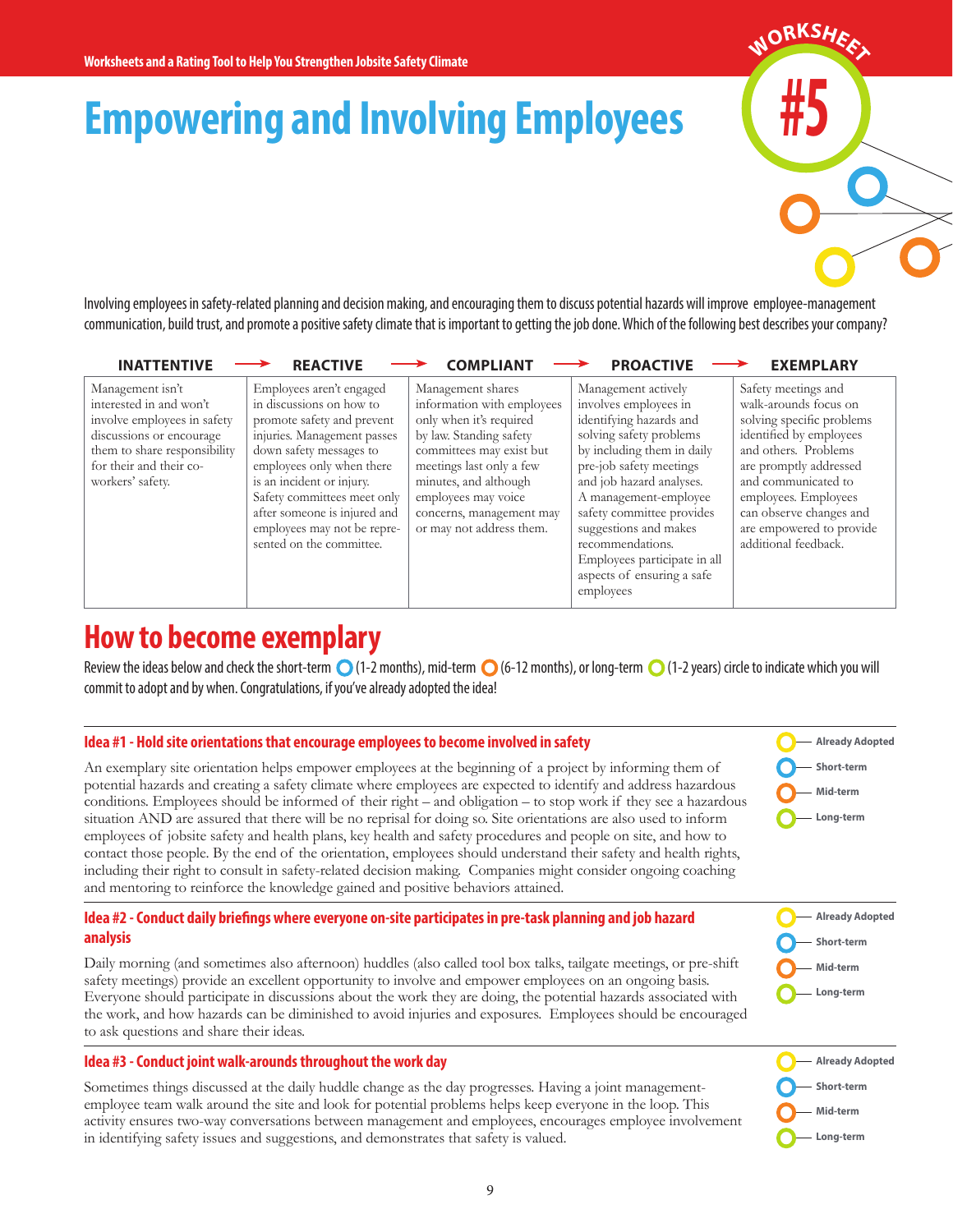#### **Idea #4 - Provide and encourage employees to use anonymous suggestion boxes and/or a call-in number**

Some employees might not be comfortable making safety suggestions directly to their supervisor or foreman but they should still be given the opportunity to do so. Providing anonymous suggestion boxes or a call-in number empowers employees to make suggestions to address concerns when trust may be a problem. Place boxes in multiple locations where secrecy can be maintained, and also periodically remind and encourage employees to use them. As suggestions are received, management should communicate how problems were fixed and recognize and reward good suggestions.

#### **Idea #5 - Obtain employee feedback using periodic surveys and informally talking during the workday**

Employees feel empowered when they are asked directly for their opinions about ways to improve the jobsite safety climate. This can occur through anonymous surveys or in person. Surveys should be administered by a third party and can be effective for finding differences in safety perceptions between workers and supervisors. Interviewing employees can be very informative, but is obviously not anonymous. Employees should be approached and interviewed in a non-threatening manner by a trusted source. Interviewing employees as they leave the jobsite can be a good way to learn about issues that may be contributing to a negative safety climate.

#### **Idea #6 - Create joint employee-management engagement committees to address specific safety and health concerns**

Joint labor-management safety and health committees focus on identifying and addressing jobsite safety concerns. Their collaborative nature regarding power and responsibility for safety-related decision-making helps produce mutual trust between management and employees. Small businesses could consider creating ad hoc safety action groups or "safety circles" where employees and management address issues raised at weekly and daily meetings, using suggestion boxes, a call-in number, or surveys. Prompt follow-through on concerns using these groups demonstrates the company takes employees' suggestions seriously, which encourages employees to stay involved and engaged in implementing safety. For many companies it may be helpful to integrate safety into regular project planning meetings.

**Already Adopted Short-term Mid-term Long-term**



**Already Adopted Short-term Mid-term Long-term**

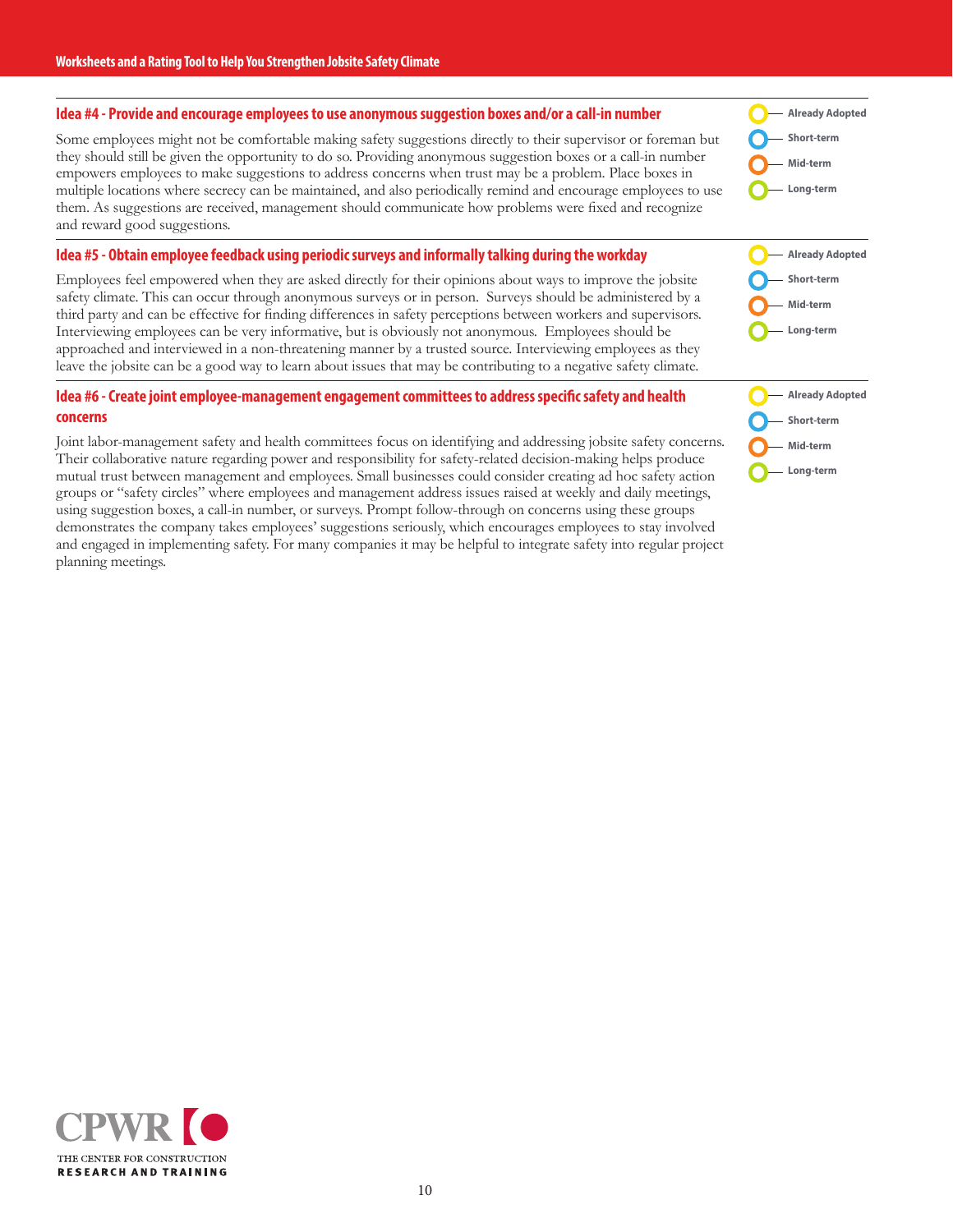# **Improving Communication**

**#6**  $M$ ORKSH<sub>EE</sub>

How a company formally and informally communicates about safety through words and actions can have a significant impact on the jobsite safety climate. Effective safety-related communication can create a strong, positive climate, while poor communication can stifle it. Good communication involves both talking and listening. Which of the following best describes your company?

| <b>INATTENTIVE</b>                                                                                                                                                                                                                      | <b>REACTIVE</b>                                                                                                                                                                                                                                                                                                                                                    | <b>COMPLIANT</b>                                                                                                                      | <b>PROACTIVE</b>                                                                                                                                                                                                                                                                                        | <b>EXEMPLARY</b>                                                                                                                                                                                                                                                  |
|-----------------------------------------------------------------------------------------------------------------------------------------------------------------------------------------------------------------------------------------|--------------------------------------------------------------------------------------------------------------------------------------------------------------------------------------------------------------------------------------------------------------------------------------------------------------------------------------------------------------------|---------------------------------------------------------------------------------------------------------------------------------------|---------------------------------------------------------------------------------------------------------------------------------------------------------------------------------------------------------------------------------------------------------------------------------------------------------|-------------------------------------------------------------------------------------------------------------------------------------------------------------------------------------------------------------------------------------------------------------------|
| No system exists for<br>employees to speak directly<br>to management, and<br>communication is one-way<br>(no dialogue). Supervisors<br>and foremen do not share<br>concerns raised by the<br>workers in their crews with<br>management. | Management normally<br>responds to employees'<br>complaints when raised,<br>although it may not be<br>prompt. Employees are<br>sporadically provided<br>with informal feedback<br>on hazard reports and<br>incident/injury information.<br>Issues are not tracked,<br>and information is not<br>shared on how employees'<br>concerns were or will be<br>addressed. | Supervisors and foremen<br>pass safety-related<br>information to the workers<br>in their crews as required by<br>management and OSHA. | Workers are encouraged<br>to report safety concerns<br>and issues either to their<br>supervisor, foreman, or<br>directly to management.<br>Workers actively participate<br>in incident reviews.<br>Supervisors and foremen<br>initiate hazard identification<br>and safety discussions with<br>workers. | Workers, supervisors, and<br>management are actively<br>engaged in on-going<br>communication about<br>safety. Workers get timely<br>feedback after action is<br>taken. There are formal<br>systems for gathering<br>feedback and sharing<br>incident information. |

### **How to become exemplary**

Review the ideas below and check the short-term  $\bigcirc$  (1-2 months), mid-term  $\bigcirc$  (6-12 months), or long-term  $\bigcirc$  (1-2 years) circle to indicate which you will commit to adopt and by when. Congratulations, if you've already adopted the idea!

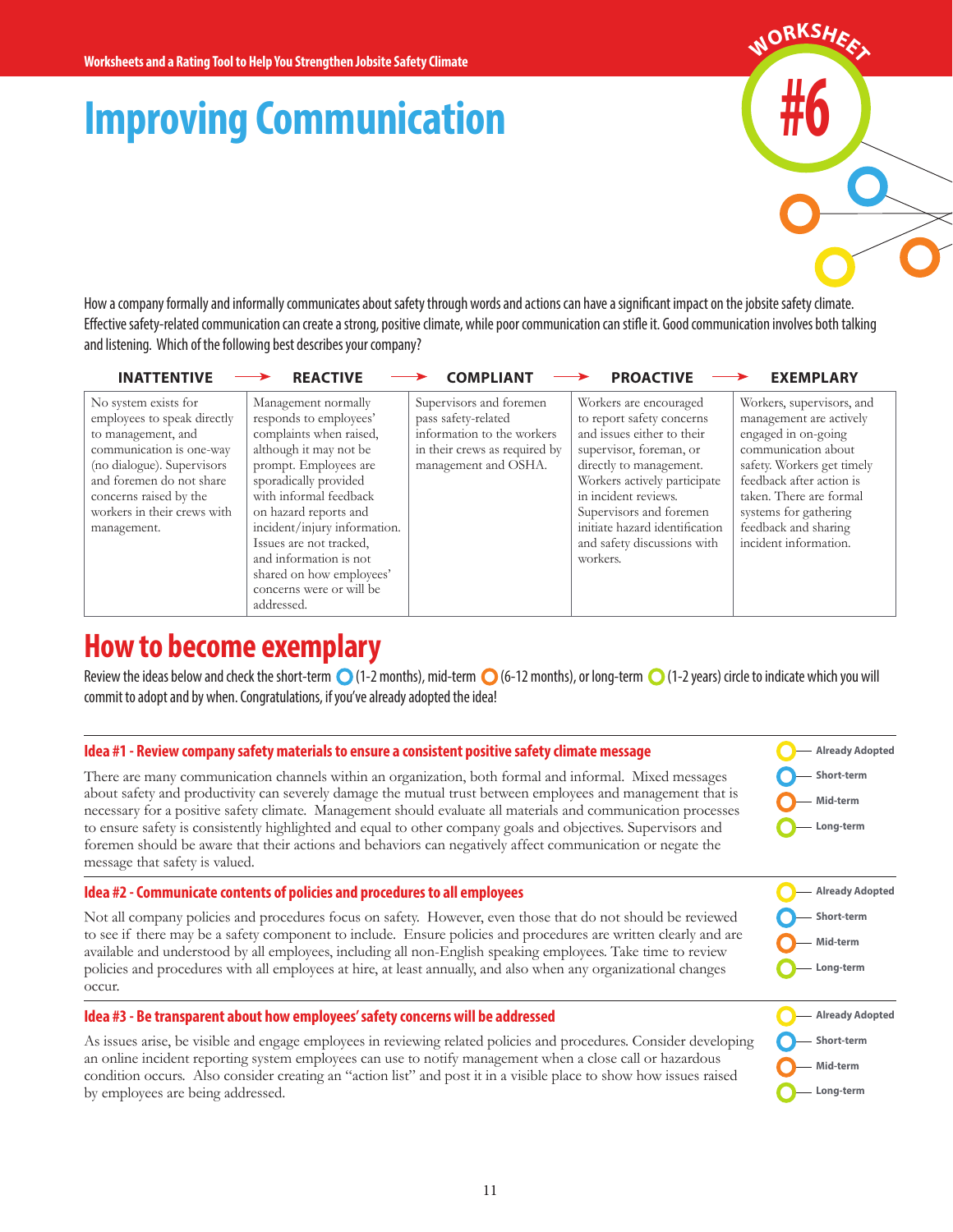#### **Idea #4 - Create opportunities to communicate directly with employees about safety**

Companies should use both formal and informal methods to facilitate consistent and open communication about safety among project owners, management, and employees. Open dialogue helps employees trust that management values safety, which empowers them to participate in protecting themselves and their co-workers. Project owners should be visible, accessible, and engage in two-way dialogue with employees. It is critical that management be sensitive to non-English speaking employees to ensure they can meaningfully participate in safety discussions. Some mechanisms for creating an open dialogue both on and off the jobsite include:

#### **4a. Joint employee-management engagement committees or safety action groups**

These committees distribute power and responsibility for safety-related decision making, which encourages mutual trust between employees and management. Barriers to employee participation should be eliminated.

#### **4b. Daily safety discussions**

Daily safety discussions (or huddles) provide an excellent opportunity to involve and empower employees in identifying and addressing hazards in a timely manner. They take approximately 15 minutes and are part of pre-task daily planning where possible hazards and how to prevent them are discussed.

#### **4c. Joint walk-arounds and informal conversations with employees**

A joint management-employee team site walk-around helps identify and address new concerns as they emerge during the day. Informal conversations with employees throughout the day are an effective way to reaffirm that safety is valued and promote ongoing two-way conversations between employees and management about potential safety concerns.

**Already Adopted Short-term Mid-term Long-term Already Adopted Short-term Mid-term Long-term Already Adopted Short-term Mid-term Long-term**

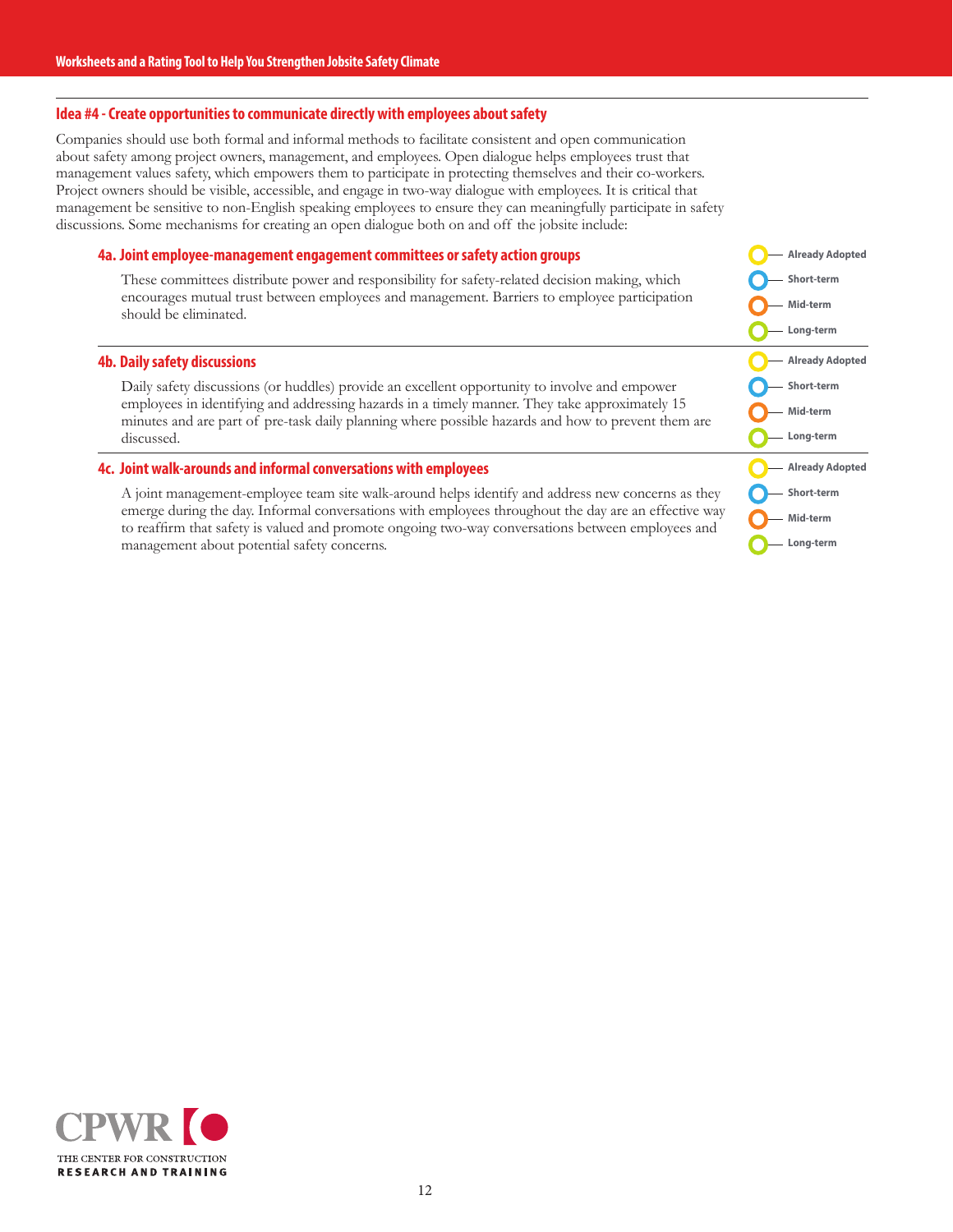# **Training at All Levels**



The best way to ensure that all employees know and understand how they improve jobsite safety climate is to provide ongoing, effective training for specific roles and responsibilities in the company. Which best describes your company?

| <b>INATTENTIVE</b>                                                                                                                                                                      | <b>REACTIVE</b>                                                                                                                                                                                                                                                                               | <b>COMPLIAN1</b>                                                                                                                                                                                                                                                                                                   | <b>PROACTIVE</b>                                                                                                                                                                                                                                                                                                                                | <b>EXEMPLARY</b>                                                                                                                                                                                                                                                                                                                                                                                                     |
|-----------------------------------------------------------------------------------------------------------------------------------------------------------------------------------------|-----------------------------------------------------------------------------------------------------------------------------------------------------------------------------------------------------------------------------------------------------------------------------------------------|--------------------------------------------------------------------------------------------------------------------------------------------------------------------------------------------------------------------------------------------------------------------------------------------------------------------|-------------------------------------------------------------------------------------------------------------------------------------------------------------------------------------------------------------------------------------------------------------------------------------------------------------------------------------------------|----------------------------------------------------------------------------------------------------------------------------------------------------------------------------------------------------------------------------------------------------------------------------------------------------------------------------------------------------------------------------------------------------------------------|
| Company does not conduct<br>ongoing employee training.<br>It assumes employees are<br>trained properly when they<br>come on-site. Fraudulent<br>training cards may even be<br>accepted. | Only the OSHA 10-hour<br>certificate is required for<br>workers, foremen, and<br>supervisors. Training is<br>aimed almost exclusively<br>at individual employee<br>behavior. Training is<br>only implemented after<br>an incident, and the<br>commitment to training is<br>reduced over time. | Off-the-shelf curriculum<br>is used to meet OSHA<br>and management system<br>training requirements. Most<br>training is provided via<br>monthly or weekly toolbox<br>talks. Trainers meet minimal<br>qualifications. Training<br>records are kept but not<br>reviewed. Employees are<br>provided OSHA 10 training. | Supervisors and foremen<br>are required to obtain an<br>OSHA 30-hour certificate.<br>Management provides<br>adequate resources to<br>ensure high quality training.<br>Knowledge and skills<br>testing is conducted. Safety<br>training is conducted by<br>highly qualified trainers.<br>Employees are encouraged<br>to request needed training. | Training programs are<br>ongoing and qualified<br>trainers use adult learning<br>principles. Supervisor and<br>foreman-specific training<br>and peer-to-peer training<br>are conducted. Company<br>implements a Safety<br>Trained Supervisor (STS)<br>certification program.<br>Employees are integral to<br>identifying training needs.<br>Management is trained<br>on safety skills, as well as<br>OSHA standards. |

## **How to become exemplary**

Review the ideas below and check the short-term  $\bigcirc$  (1-2 months), mid-term  $\bigcirc$  (6-12 months), or long-term  $\bigcirc$  (1-2 years) circle to indicate which you will commit to adopt and by when. Congratulations, if you've already adopted the idea!

**Supervisors and foremen – Front-line supervisors and foremen are the linchpin for safety on the jobsite. Therefore, how they lead, act as role models, and communicate are important factors in determining strong positive safety climate on a jobsite.** 

#### **Idea #1 - Safety and Health Training**

Supervisors and foremen should be OSHA 30-hour trained at the very least and receive additional specialized training as appropriate for assigned tasks (i.e., Permit Required Confined Space, Excavation and Trenching, Fall Protection, etc.). Ideally, supervisors should obtain a safety-trained supervisor (STS) certification.

#### **Idea #2 - Leadership and Communication Skills**

Supervisors and foremen should participate in leadership training/education to learn how to effectively communicate their safety vision and expectations, how to listen effectively, coach workers on how to create a strong jobsite safety climate, and provide both positive and negative constructive feedback. Supervisors and foremen should also receive training in effective safety management to better understand processes and expectations.

#### **Idea #3 - Root Cause Analysis**

Train supervisors and foremen on how to conduct root cause analyses to examine environmental, organizational, and human factors that contribute to jobsite incidents and close calls. They should help develop processes to easily share findings from these investigations across the organization.

**Long-term**

**Already Adopted Short-term Mid-term Long-term**

**Already Adopted Short-term Mid-term Long-term**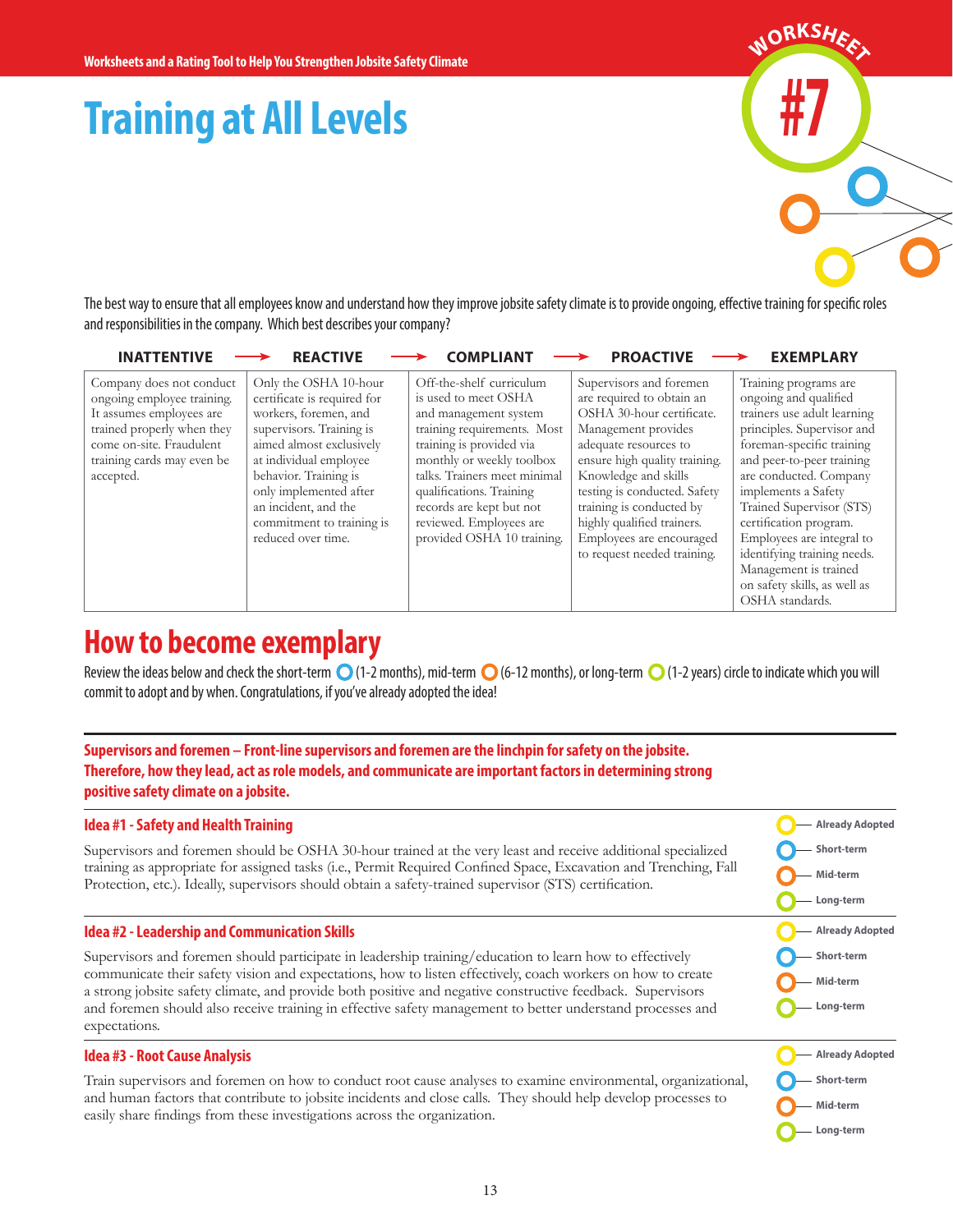#### **Idea #4 - Role Modeling**

Educate supervisors and foremen on the importance of being good safety role models. For example, they should always use proper personal protective equipment (PPE), insist workers (and managers who come on site) do so as well, and maintain accountability expectations. When addressing worker complaints, supervisors and foremen need to keep in mind that their risk perceptions may be different than the workers.

**Already Adopted Short-term Mid-term Long-term**

#### **Workers – Provide ongoing worker training to promote a consistent message that safety is as important as productivity. This message should be reinforced (at least) at daily and/or weekly safety meetings (huddles), daily tool-box talks (tailgate meetings, or pre-shift safety meetings), and by posted visual reminders.**

| Idea #1 - Safety and Health Training                                                                                                                                                                                           | <b>Already Adopted</b> |
|--------------------------------------------------------------------------------------------------------------------------------------------------------------------------------------------------------------------------------|------------------------|
| All workers should be at least OSHA 10-hour trained and preferably have an OSHA 30-hour certificate plus<br>additional specialized training as appropriate for assigned tasks (i.e. Permit Required confined Space, Excavation | Short-term             |
| and Trenching, Fall Protection etc.)                                                                                                                                                                                           | Mid-term               |
|                                                                                                                                                                                                                                | Long-term              |
| Idea #2 - Empowerment                                                                                                                                                                                                          | <b>Already Adopted</b> |
| Training should include methods for empowering workers to actively recognize potential hazards on the jobsite                                                                                                                  | Short-term             |
| and understand their obligation to stop work when a hazard is identified that is serious or presents an imminent<br>danger.                                                                                                    | Mid-term               |
|                                                                                                                                                                                                                                | Long-term              |
| <b>Idea #3 - Communication Skills</b>                                                                                                                                                                                          | <b>Already Adopted</b> |
| Workers would benefit from learning how to communicate effectively with co-workers, supervisors, and foremen,                                                                                                                  | Short-term             |
| including how to listen and provide constructive feedback.                                                                                                                                                                     | Mid-term               |
|                                                                                                                                                                                                                                | Long-term              |
| <b>Idea #4 - Self-protection Skills</b>                                                                                                                                                                                        | <b>Already Adopted</b> |
| Workers should be able to demonstrate safe work practices, including the ability to use proper PPE. If the                                                                                                                     | Short-term             |
| worker is unable to do so, they should receive training, and their skills evaluated prior to going onto the jobsite.                                                                                                           | Mid-term               |
|                                                                                                                                                                                                                                | Long-term              |
|                                                                                                                                                                                                                                |                        |
| <b>Management</b> – Provide management with safety leadership training so they understand the critical role they<br>play in creating and maintaining a positive safety climate. The training should include how best to        | <b>Already Adopted</b> |
| communicate, provide feedback, and be a good role model for employees, particularly when visiting jobsites.                                                                                                                    | Short-term             |
| Management should also have a comprehensive understanding of how safety complements quality,<br>production, marketing, and the financial aspects of their organization.                                                        | Mid-term               |
|                                                                                                                                                                                                                                | Long-term              |

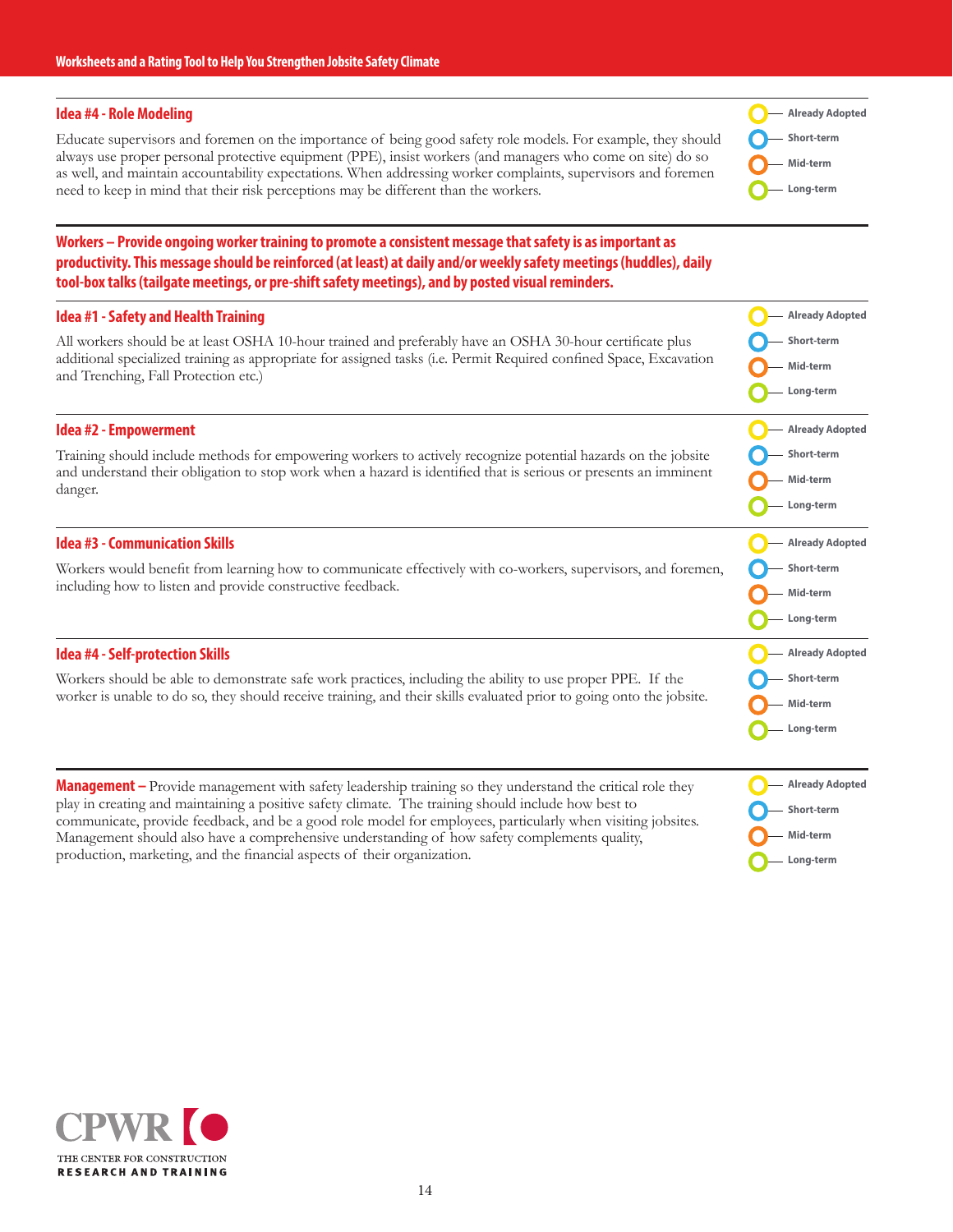## **Encouraging Owner/Client Involvement**

Construction management, in partnership with their employees, is responsible for ensuring that jobsite hazards are eliminated, or at least minimized. These partnerships are most effective when they exist within a positive safety climate.

| <b>INATTENTIVE</b>                                                                                                                                                                                                                      | <b>REACTIVE</b>                                                                                                                                                                                                | <b>COMPLIANT</b>                                                                                                                                                                                                                                                                                                 | <b>PROACTIVE</b>                                                                                                                                                                                                                                                                                                                                                                                                                                         | <b>EXEMPLARY</b>                                                                                                                                                                                                                                                                                                                                                                                                                                                                                                                                                                       |
|-----------------------------------------------------------------------------------------------------------------------------------------------------------------------------------------------------------------------------------------|----------------------------------------------------------------------------------------------------------------------------------------------------------------------------------------------------------------|------------------------------------------------------------------------------------------------------------------------------------------------------------------------------------------------------------------------------------------------------------------------------------------------------------------|----------------------------------------------------------------------------------------------------------------------------------------------------------------------------------------------------------------------------------------------------------------------------------------------------------------------------------------------------------------------------------------------------------------------------------------------------------|----------------------------------------------------------------------------------------------------------------------------------------------------------------------------------------------------------------------------------------------------------------------------------------------------------------------------------------------------------------------------------------------------------------------------------------------------------------------------------------------------------------------------------------------------------------------------------------|
| Project owner/client<br>does not require safety<br>pre-qualifications from<br>contractors, and makes<br>selections based on lowest<br>bids.<br>Project owner/client has<br>no understanding of or<br>presence in the safety<br>process. | Contractors with poor<br>safety records may be<br>excluded from bidding,<br>but there are no meetings<br>to discuss why the safety<br>record is poor or how<br>to improve. Data aren't<br>reviewed for trends. | Project owner/client relies<br>exclusively on federal, state,<br>and local safety laws for<br>pre-qualification criteria but<br>use low bid for selecting<br>contractors. Project<br>owner/client depends on<br>conventional methods<br>of insuring the job (e.g.,<br>insurance provided by the<br>contractors). | Project owner/client<br>communicates safety<br>expectations to contractors<br>and consistently enforces<br>them on-site. There is a site-<br>specific safety template for<br>each job that all contractors<br>are required to follow. There<br>are regularly scheduled<br>safety meetings with all<br>contractors and owners.<br>Injury and illness trends<br>are used to determine<br>weaknesses. Safety<br>programs are reviewed at<br>least annually. | Contractors are selected<br>based on safety practices/<br>climate rather than low<br>bid. Project owner/client<br>participates in daily planning<br>meetings, are regularly<br>on-site to connect with and<br>learn from employees, and<br>there is a representative<br>on-site to monitor and<br>assist with safety program<br>implementation. Prevention<br>through Design (PtD) is<br>used in the design and<br>planning phases, which<br>includes employees. Project<br>owner/client provides<br>adequate resources to<br>ensure that safety is valued<br>as much as productivity. |

## **How to become exemplary**

Review the ideas below and check the short-term  $\bigcirc$  (1-2 months), mid-term  $\bigcirc$  (6-12 months), or long-term  $\bigcirc$  (1-2 years) circle to indicate which you will commit to adopt and by when. Congratulations, if you've already adopted the idea!

#### **Idea #1 – Project owner/client presence on-site demonstrates safety buy-in and provides the foundation for a strong safety climate:**

#### **1a. Participate and lead employee orientation**

Site orientations help familiarize employees with potential hazards they may face on the jobsite. Orientation also helps establish a foundation for two-way communication between project owners/ clients, contractors, and employees about safety issues. When employees see project owners demonstrate that they value safety, they are more confident that participating in safety efforts is important.



**#8**

 $M$ ORKSH<sub>EE</sub>

#### **1b. Devote adequate resources to implementing safety programs and enforcing policies**

To show a true commitment to protecting employees, project owner/client must make available adequate resources to those managing the safety program. Safety policies and programs are meaningless unless they are effectively implemented, enforced, reviewed, and if necessary, modified.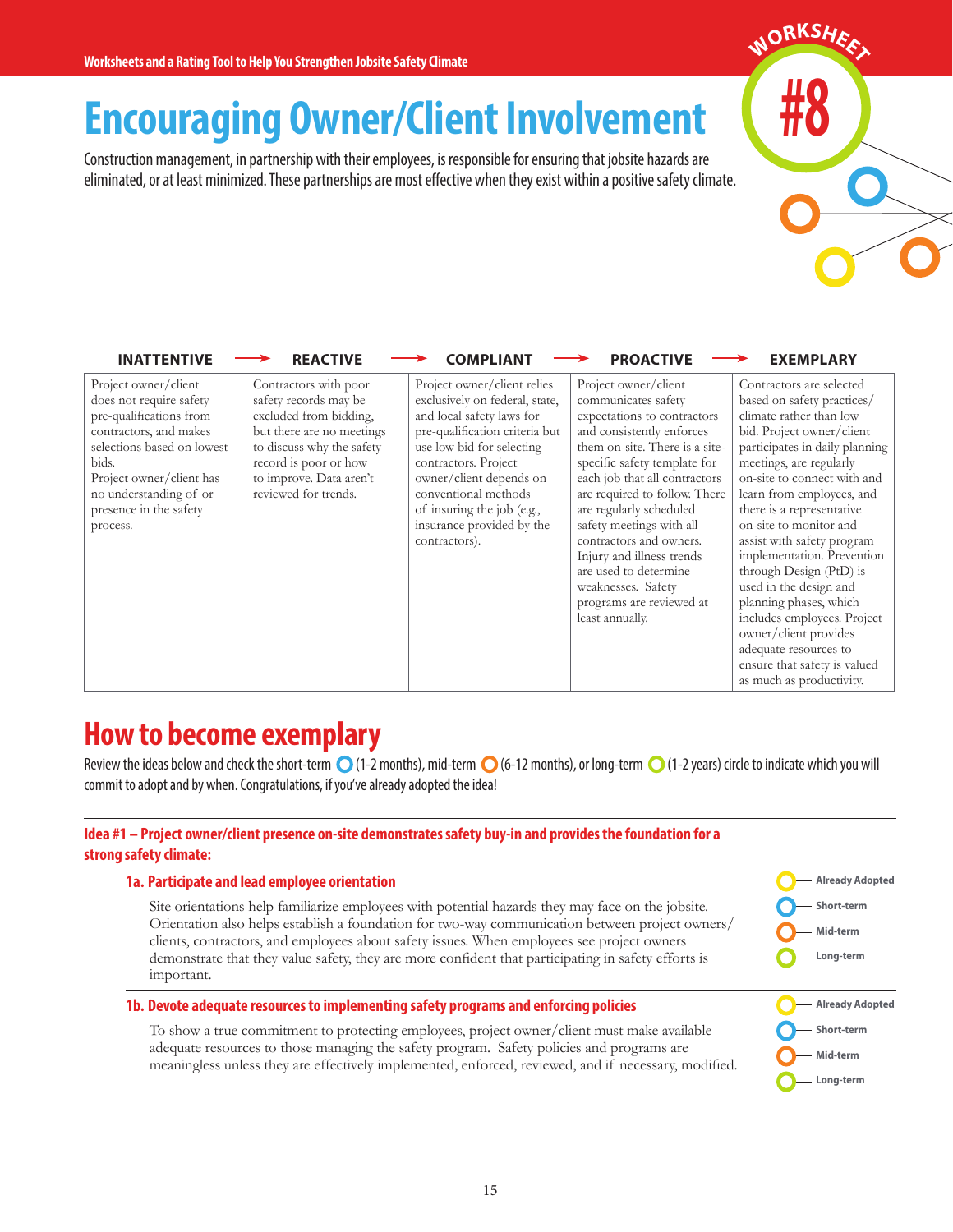#### **1c. Create mechanisms for contractors to voice safety concerns**

Create a climate where contractor concerns are heard and those who identify hazards are recognized. It may be important to offer contractors alternative ways to communicate with owners about potential hazards including suggestion boxes placed in multiple locations, surveys, and informal non-threatening interviews.

#### **1d. Join daily planning meetings and safety walk-arounds, and ALWAYS wear appropriate PPE**

As often as possible, project owner/client should participate in daily pre-task planning meetings (or huddles) and joint site safety walk-arounds with contractors' management and employees. Asking field personnel for solutions to safety-related issues clearly demonstrates "walking the talk"; that is, as long as feasible suggestions are considered and acted upon. Project owner's participation in safety activities and following safety rules helps employees trust management's espoused safety values. Nothing sours a relationship like "Do as I say, not as I do."

#### **Idea #2 - Incorporate safety throughout the design and planning phases of the project:**

#### **2a. Take safety into account when selecting and evaluating contractors**

Carefully review contractors' safety program and policies, as well as their safety performance, when pre-qualifying and selecting them for a project. Review bids for reasonable PPE, safety supplies, and training. Data on lagging indicators (e.g., injuries) may reflect underreporting rather than a strong commitment to safety. Responsibilities, expectations, and evaluation metrics based on safety climate indicators (like the ones in this workbook) should be specified in the contract, and selected contractors should be held accountable for meeting those expectations.

#### **2b. Use Prevention through Design (PtD) methods**

Provide PtD training for in-house and contracted architects and engineers to educate them on strategies they can use to design hazards out of equipment, structures, materials, and processes that may negatively affect employees and end-users. Consider value added engineering of PtD in costs and schedule.

#### **Idea #3 - Make the project owner/client accountable for safety**

Project owner/client should participate in regular safety committee meetings that have a rotating chair so that the project owner/client is periodically the safety committee chair. Project owner/client should have an open door policy for contractors to discuss safety issues and ensure that their representatives in the field follow all safety rules.

|              | — Already Adopted |
|--------------|-------------------|
| - Short-term |                   |
| — Mid-term   |                   |
| - Long-term  |                   |
|              | — Already Adopted |
| - Short-term |                   |
| - Mid-term   |                   |
| — Long-term  |                   |

**Already Adopted Short-term Mid-term Long-term**

| - Already Adopted |
|-------------------|
| - Short-term      |
| — Mid-term        |
| - Long-term       |
| — Already Adopted |
|                   |
| - Short-term      |
| Mid-term          |

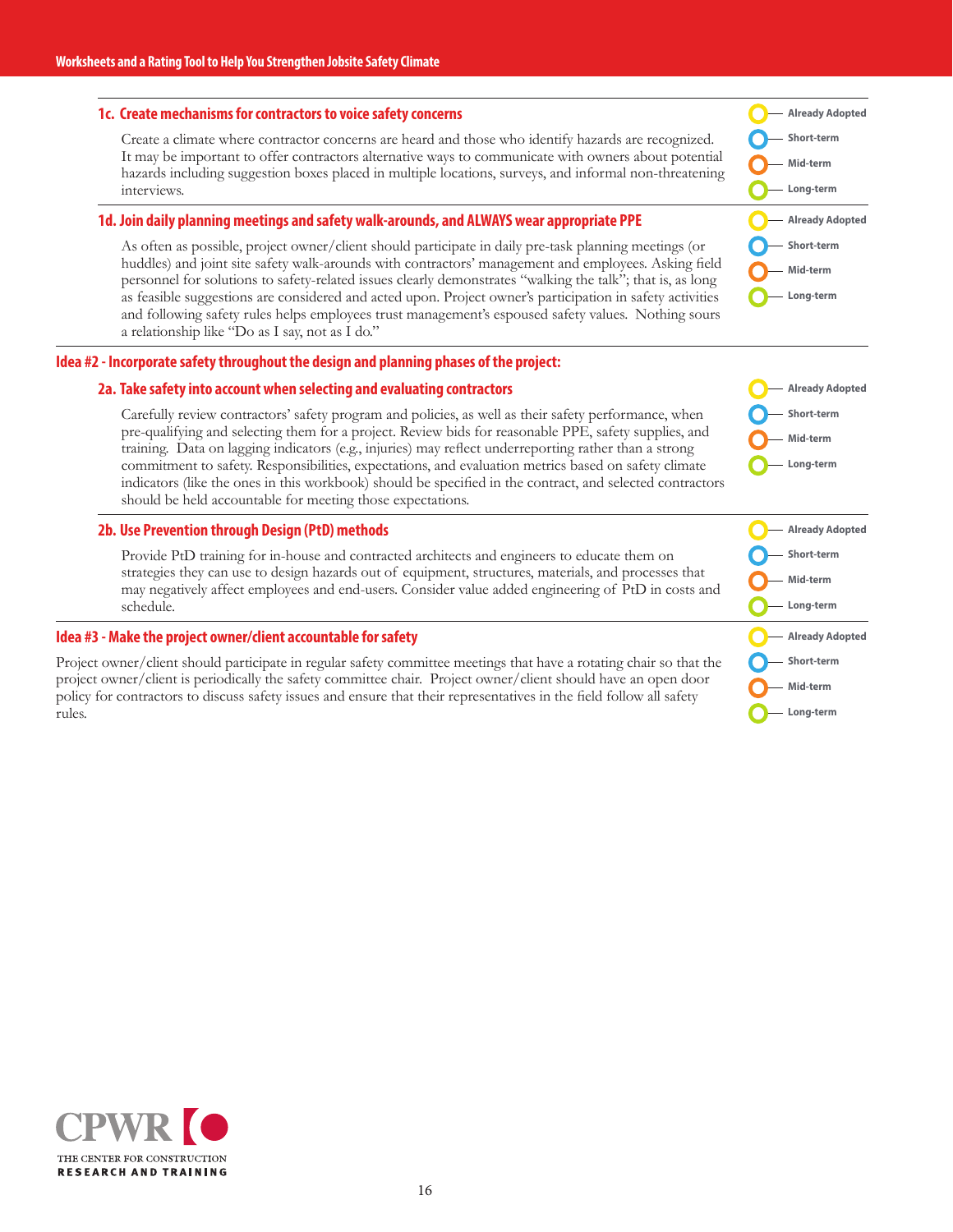## **Summary of Ideas for Improving Leading Indicators to Strengthen Jobsite Safety Climate**

| <b>Demonstrating management</b><br>commitment<br>Management's commitment to keeping<br>employees safe is demonstrated through<br>their words and actions and is critical for<br>establishing and maintaining a positive<br>safety climate. Just saying "safety is #1!"<br>does not automatically translate into a<br>positive safety climate.                                                                    | • Safety expectations are clearly defined in policies, procedures, and guidelines, and<br>communicated across the company<br>• Adequate resources are available to effectively implement safety activities<br>Safety is a top agenda item at all meetings<br>Management participates in all safety-related meetings.<br>Management is visible to employees and reflect good on-site safety behaviors<br>Employees receive sufficient safety training and have proper PPE<br>• Management designs reward and incentive structures to encourage employees to actively<br>participate in safety implementation<br>• Safety trends are analyzed<br>• External audits are conducted to evaluate safety performance<br>• There is a formalized process for corrective action |
|------------------------------------------------------------------------------------------------------------------------------------------------------------------------------------------------------------------------------------------------------------------------------------------------------------------------------------------------------------------------------------------------------------------|------------------------------------------------------------------------------------------------------------------------------------------------------------------------------------------------------------------------------------------------------------------------------------------------------------------------------------------------------------------------------------------------------------------------------------------------------------------------------------------------------------------------------------------------------------------------------------------------------------------------------------------------------------------------------------------------------------------------------------------------------------------------|
| Aligning and integrating safety as<br>a value<br>Safety must be integrated into all<br>company activities to ensure it is valued<br>as much as all other business functions.<br>This occurs when management clearly<br>and consistently communicates safety<br>expectations. Truly valuing safety means<br>it is never compromised for productivity.                                                             | • Regular company-wide safety communications reinforce the culture of safety as a value<br>(e.g., newsletters, alerts, leadership messages, safety topics, etc.)<br>• Employees at all levels are recognized for participation in safety activities<br>Safety as a top priority is reinforced through training for supervisors and workers<br>Different groups are able to discuss project-related safety strategies<br>Safety is an agenda item for all production and planning meetings<br>Safety is aligned with productivity as a top priority<br>Safety performance metrics use leading indicators for evaluations                                                                                                                                                |
| <b>Ensuring accountability at all levels</b><br>Everyone involved in a construction<br>project should be held accountable<br>for safety, including the contractors'<br>safety personnel and supervisors, and<br>workers. Specific responsibilities for<br>implementing safety need to be clearly<br>defined at all levels appropriate for an<br>individual's role, and communicated and<br>regularly reinforced. | • Safety expectations are communicated consistently across the company and to all<br>business partners<br>• Safety metrics are benchmarked against other companies and internal continuous quality<br>improvement<br>• Incentive structures promote and reward safety processes not (just) outcomes<br>• External audits are conducted to evaluate safety performance, and are based on leading<br>as well as lagging indicators<br>• Safety performance is a primary factor in hiring managers and subcontractors, and for<br>promotions<br>• All members of project team are responsible for safety activities<br>• Everyone is recognized and included in safety awards, which are based on leading vs.<br>lagging indicators                                       |
| <b>Improving supervisory leadership</b><br>Supervisors and foremen have the<br>authority and ability to make changes<br>and correct hazards on the jobsite.<br>How they lead, act as role models, and<br>communicate are important for creating<br>a strong, positive safety climate.                                                                                                                            | Safety roles and responsibilities are clearly defined at all levels of the organization<br>$\bullet$<br>People at all levels are held accountable for their safety responsibilities<br>Supervisors send pro-safety messages and create safety goals<br>Supervisors lead by example and are safety role models<br>Senior leaders are visible on safety issues<br>Supervisors are safety role models and have a deep commitment to safety<br>Supervisors are provided with and required to take training in safety communication,<br>motivation, preplanning<br>Supervisors coach and teach safety to their crew<br>$\bullet$<br>Supervisors should provide timely safety feedback on a frequent basis                                                                   |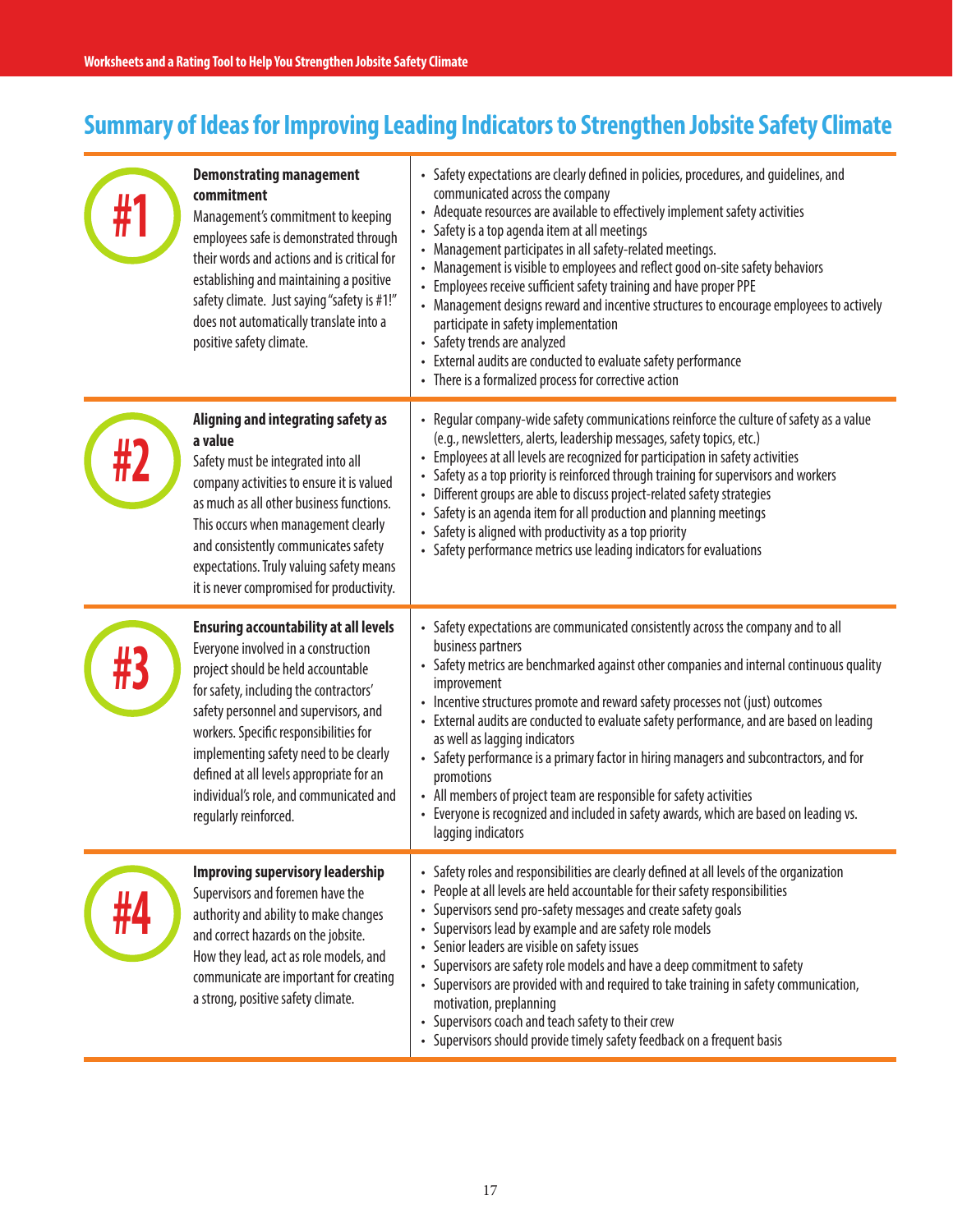| <b>Empowering and involving</b><br>employees<br>Involving employees in safety-related<br>planning and decision making, and<br>encouraging them to discuss potential<br>hazards will improve employee-<br>management communication, build<br>trust, and promote a positive safety<br>climate that is important to getting the<br>job done.                                                      | • Site orientations empower employees to actively participate in safety implementation<br>There is a joint employee-engaged safety committee<br>$\bullet$<br>Employees are involved in job hazard analyses<br>$\bullet$<br>• Joint walk-arounds are regularly conducted and focus on addressing specific problems<br>raised by employees and others<br>• Employees are frequently solicited to share perceptions about safety implementation<br>• Employees are encouraged and unafraid to report potential hazards, close calls, and/or<br>injuries<br>• Employees feel empowered with stop-work authority                                                                                                                                                                                                                                                                                             |
|------------------------------------------------------------------------------------------------------------------------------------------------------------------------------------------------------------------------------------------------------------------------------------------------------------------------------------------------------------------------------------------------|---------------------------------------------------------------------------------------------------------------------------------------------------------------------------------------------------------------------------------------------------------------------------------------------------------------------------------------------------------------------------------------------------------------------------------------------------------------------------------------------------------------------------------------------------------------------------------------------------------------------------------------------------------------------------------------------------------------------------------------------------------------------------------------------------------------------------------------------------------------------------------------------------------|
| <b>Improving communication</b><br>How a company formally and informally<br>communicates about safety through<br>words and actions can have a significant<br>impact on the jobsite safety climate.<br>Effective safety-related communication<br>can create a strong, positive climate,<br>while poor communication can stifle<br>it. Good communication involves both<br>talking and listening. | Policies and procedures are communicated so all employees understand them<br>$\bullet$<br>Company materials communicate a consistent positive safety climate message<br>$\bullet$<br>Supervisors initiate hazard identification and safety discussions<br>There is a formal system for sharing close call and incident information.<br>There is a formal transparent process for how employee safety concerns are addressed<br>Management and supervisors actively engage in two-way conversation with workers<br>about safety through joint employee management committees, daily safety briefings, and<br>joint walk-arounds<br>• Supervisors and management provide timely feedback on safety reports<br>Barriers to employee participation in safety should be eliminated                                                                                                                           |
| <b>Training at all levels</b><br>The best way to ensure that all<br>employees know and understand how<br>they can improve jobsite safety climate<br>is to provide ongoing, effective training<br>for specific roles and responsibilities in<br>the company.                                                                                                                                    | Supervisors should at the very least have OSHA 30-hour training<br>$\bullet$<br>Safety training is provided at all levels of the company, and is ongoing<br>Company implements an STS program certification<br>Safety leadership training is available for supervisors and foremen.<br>$\bullet$<br>Empowerment and peer-to-peer training is provided to employees<br>$\bullet$<br>• Joint safety committee training is given to all participants<br>• All field personnel help to identify training needs and develop materials<br>• Supervisors are educated on the importance of a good safety role model                                                                                                                                                                                                                                                                                            |
| <br><b>Encouraging owner/client</b><br>involvement<br>Project owners/clients have the<br>authority to develop and issue project<br>policies, shape bid practices, and<br>approve budgets - all of which, if done<br>with a focus on safety, can result in an<br>excellent safety climate and project<br>performance.                                                                           | • Project owner/client devotes adequate resources to safety implementation<br>• Project owner/client participates in employee orientation, daily planning meetings, and<br>wear PPE (as appropriate)<br>Project owner/client regularly comes on site to connect with and learn from employees<br>• There is a project owner/client representative on-site to monitor and assist with safety<br>implementation<br>• Project owner/client uses Prevention through Design (PtD) in design and planning phases,<br>and involves employees in planning<br>• Project owner/client use safety performance as a pre-qualification for bids<br>• Project owner/client solicits feedback from employees using suggestion boxes, and<br>ensures no retaliation for raising safety concerns<br>• Feasible safety suggestions are considered and acted upon<br>• Project owner/client is held accountable for safety |

We hope you find these worksheets useful for improving safety climate on your jobsites! *If you have feedback you would like to share, please contact: Dr. Linda M. Goldenhar at lgoldenhar@cpwr.com*

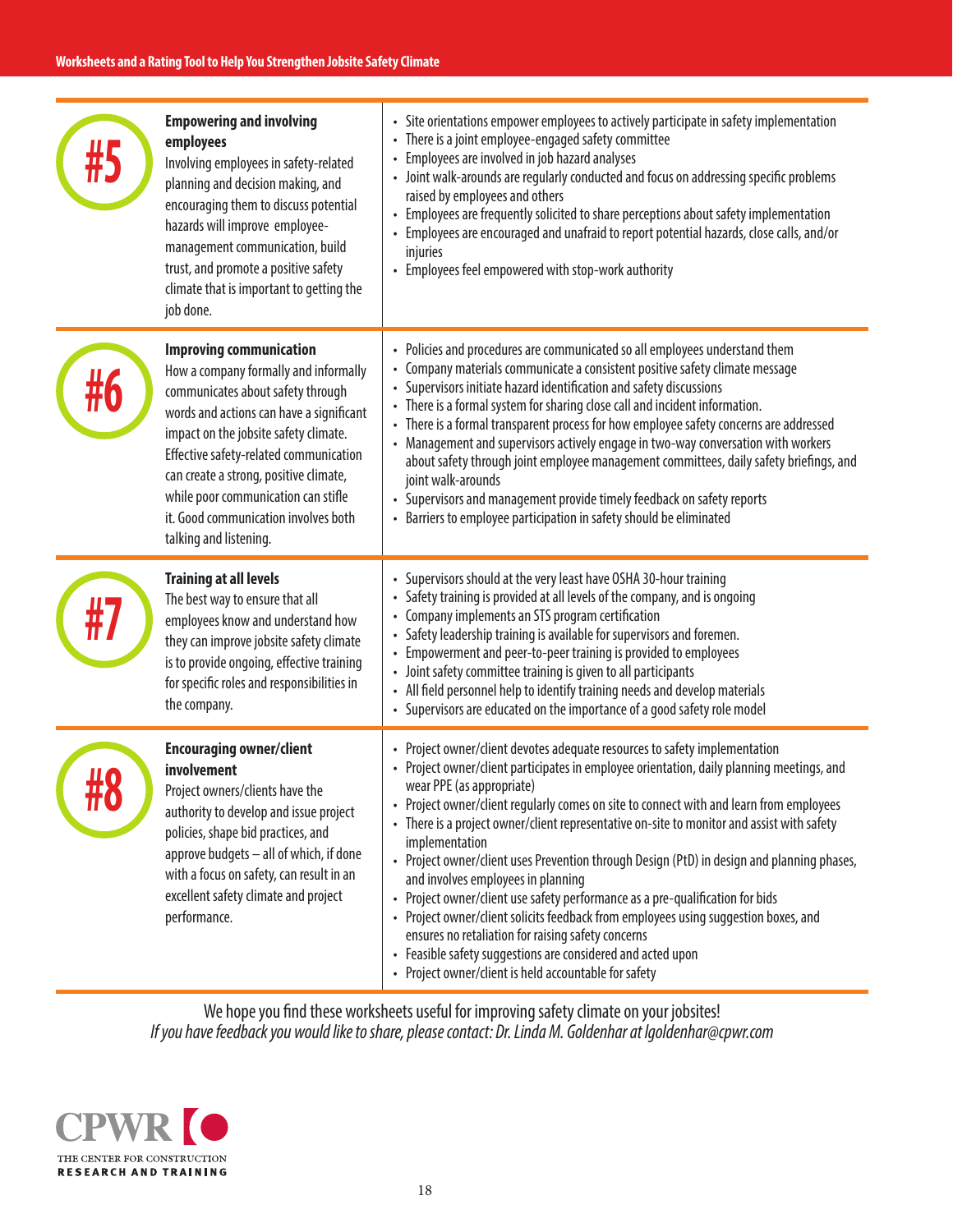# **Safety Climate Assessment Tool (S-CAT)**



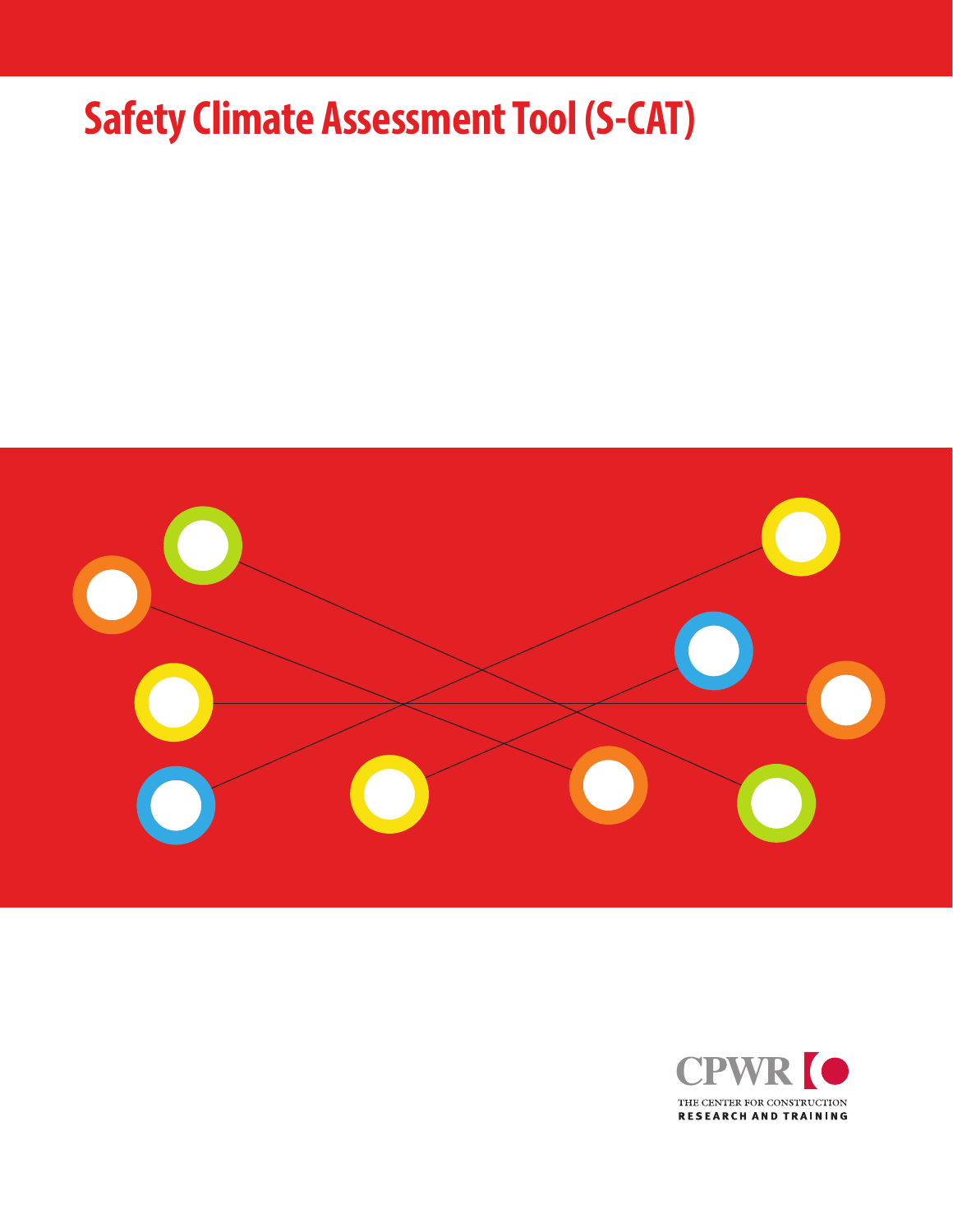**Safety Climate Assessment Tool (S-CAT)**

The S-CAT was developed by researchers at CPWR – The Center for Construction Research and Training and Washington State University to help a company gain a more detailed understanding of their safety climate. On the next few pages, you will be asked to answer questions that measure the eight leading indicators covered in the workbook:

- Demonstrating Management Commitment
- Aligning and Integrating Safety as a Value
- Ensuring Accountability at All Levels
- Improving Supervisory Leadership
- Empowering and Involving Employees
- Improving Communication
- Training at All Levels
- Encouraging Owner/Client Involvement

A company can copy and share this paper version with their employees to start a discussion and then ask them to enter their answers anonymously online at www.safetyclimateassessment.org. After completing the free online version of the S-CAT, an individual or company can generate a report that presents their safety climate maturity, overall and across the 8 leading indicators, and compares their data to other construction companies.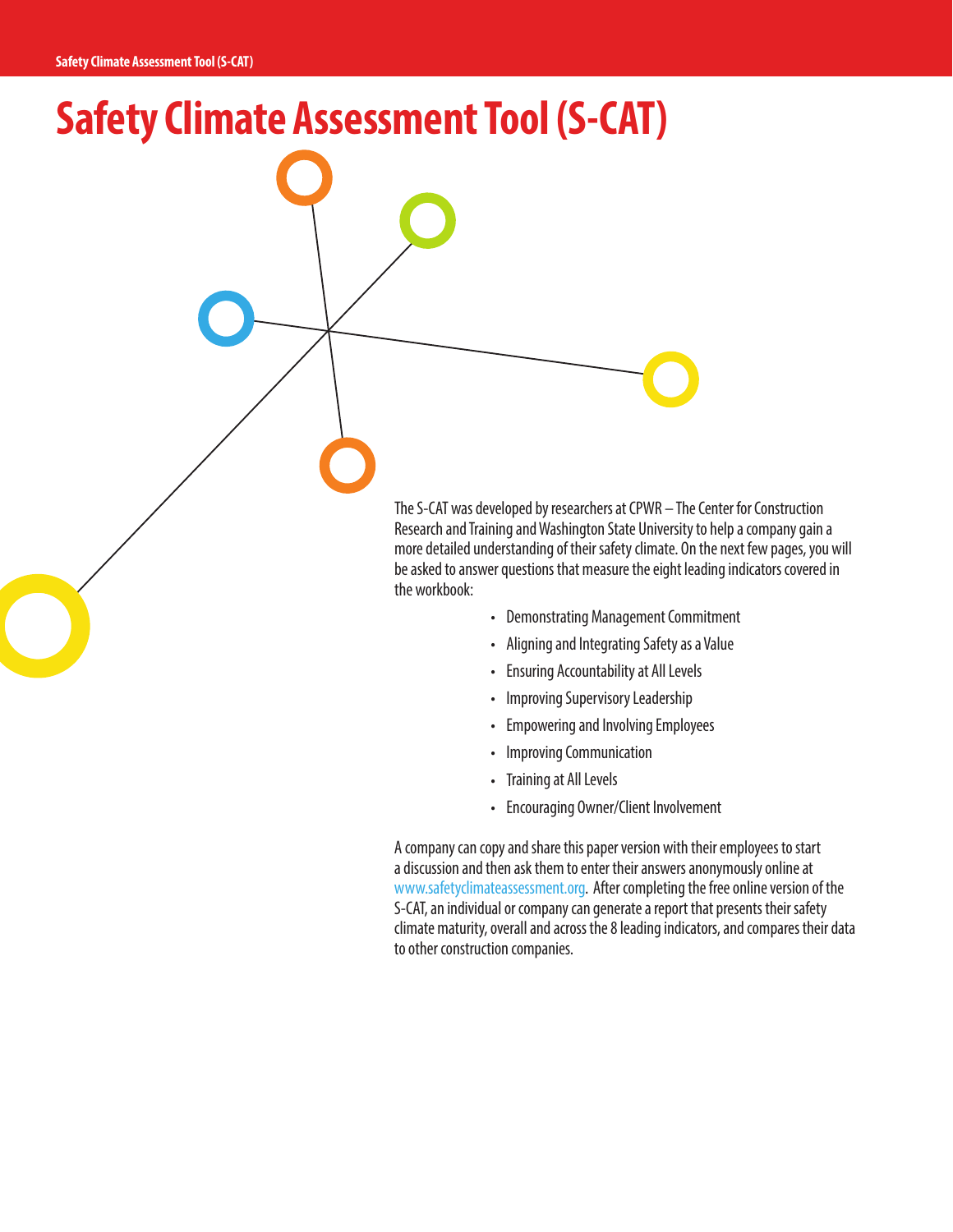## **Demonstrating Management Commitment**

Management demonstrates commitment by engaging in the following activities:

- 1. Being present and visible on the jobsite.
- 2. Always using safety behaviors and safety practices on the jobsite.
- 3. Identifying and reducing job hazards.
- 4. Having processes for corrective action following a safety incident.
- 5. Compassionately reacting to employee injuries.
- 6. Reviewing and analyzing safety policies, procedures and trends.

**For each item below, carefully read the descriptions in each box going from inattentive all the way to exemplary. Circle the one that best describes management's commitment to that activity.**

| <b>INATTENTIVE</b>                                                                                                                              | <b>REACTIVE</b>                                                                                                                                                      | <b>COMPLIANT</b>                                                                                                                                       | <b>PROACTIVE</b>                                                                                                                                                        | <b>EXEMPLARY</b>                                                                                                                                                                                                               |           |
|-------------------------------------------------------------------------------------------------------------------------------------------------|----------------------------------------------------------------------------------------------------------------------------------------------------------------------|--------------------------------------------------------------------------------------------------------------------------------------------------------|-------------------------------------------------------------------------------------------------------------------------------------------------------------------------|--------------------------------------------------------------------------------------------------------------------------------------------------------------------------------------------------------------------------------|-----------|
| 1. In my company, management                                                                                                                    |                                                                                                                                                                      |                                                                                                                                                        |                                                                                                                                                                         |                                                                                                                                                                                                                                |           |
| Rarely comes to the<br>actual jobsite.                                                                                                          | Only comes to the jobsite<br>after an incident has<br>occurred.                                                                                                      | Only comes to the jobsite<br>when required, or makes<br>infrequent visits.                                                                             | Makes regular visits to the<br>jobsite. Interacts mostly<br>with management.                                                                                            | Frequently visits the<br>jobsite; seeks out<br>interactions with<br>employees.                                                                                                                                                 | NA        |
|                                                                                                                                                 | 2. When management is present on the jobsite, they                                                                                                                   |                                                                                                                                                        |                                                                                                                                                                         |                                                                                                                                                                                                                                |           |
| Typically act as poor<br>safety role models by<br>breaking regulatory and<br>organizational safety<br>policies and procedures.                  | Are only concerned<br>with adhering to<br>OSHA regulations and<br>organizational policies<br>and procedures after<br>an employee injury has<br>occurred.             | Strictly conform<br>to required OSHA<br>regulations and<br>organizational safety<br>policies and procedures,<br>never more or less.                    | Demonstrate safety<br>behaviors above and<br>beyond what is required.                                                                                                   | Consistently model safety<br>behaviors above and<br>beyond what is required<br>and recognize employees<br>who do the same.                                                                                                     | NA        |
| 3. In my company, management                                                                                                                    |                                                                                                                                                                      |                                                                                                                                                        |                                                                                                                                                                         |                                                                                                                                                                                                                                |           |
| Does not participate in<br>safety audits.                                                                                                       | Only participates in<br>safety audits in response<br>to an employee injury or<br>adverse safety event.                                                               | Participates in safety<br>audits only when<br>required.                                                                                                | Initiates and actively<br>participates in internal<br>safety audits.                                                                                                    | Actively participates in<br>internal safety audits and<br>uses the information<br>for management<br>performance evaluation.                                                                                                    | NA        |
| 4. In my company, management                                                                                                                    |                                                                                                                                                                      |                                                                                                                                                        |                                                                                                                                                                         |                                                                                                                                                                                                                                |           |
| Does not want to know<br>about any safety incident,<br>unless it's a fatality. There<br>are no investigations into<br>incidents or close calls. | Resists taking steps to<br>correct or prevent future<br>incidents. Investigations<br>into incidents or close<br>calls result in punitive<br>action toward employees. | Investigates incidents<br>but not in a "blame-<br>free" manner. Initiates<br>corrective actions that<br>comply with owner or<br>regulatory directives. | Includes employees in<br>both a root cause analysis<br>and helping to come<br>up with solutions to<br>prevent future incidents<br>and foster continued<br>improvements. | Relies on a formalized<br>process for conducting<br>a detailed root cause<br>analysis that reviews both<br>processes and behaviors.<br>Findings are discussed<br>with everyone and<br>preventive solutions are<br>implemented. | NA        |
| 5. When employees are injured, management                                                                                                       |                                                                                                                                                                      |                                                                                                                                                        |                                                                                                                                                                         |                                                                                                                                                                                                                                |           |
| Immediately blames and<br>punishes the employee<br>(e.g., fired).                                                                               | Typically blames<br>employees for injuries,<br>threatening them with<br>suspension or even<br>termination.                                                           | Only holds employees<br>accountable for<br>injuries according to<br>organizational guidelines.                                                         | Demonstrates appropriate<br>organizational support<br>for the employees<br>involved in injuries.                                                                        | Proactively provides<br>support to injured<br>employees to facilitate<br>return to work. Seeks<br>to learn from employee<br>injuries.                                                                                          | NA        |
| 6. In my company                                                                                                                                |                                                                                                                                                                      |                                                                                                                                                        |                                                                                                                                                                         |                                                                                                                                                                                                                                |           |
| There is no formal safety<br>management system;<br>safety trends are not<br>analyzed.                                                           | The safety management<br>system is reviewed and<br>safety trends are only<br>analyzed in response to<br>employee injury or an<br>adverse safety event.               | The safety management<br>system is reviewed and<br>safety trends are analyzed<br>from time to time.                                                    | The safety management<br>system is reviewed<br>and safety trends are<br>analyzed annually to<br>ensure effectiveness and<br>relevance.                                  | The safety management<br>system is reviewed<br>and safety trends are<br>analyzed bi-annually to<br>ensure effectiveness and<br>relevance.                                                                                      | <b>NA</b> |

**S-CAT #1**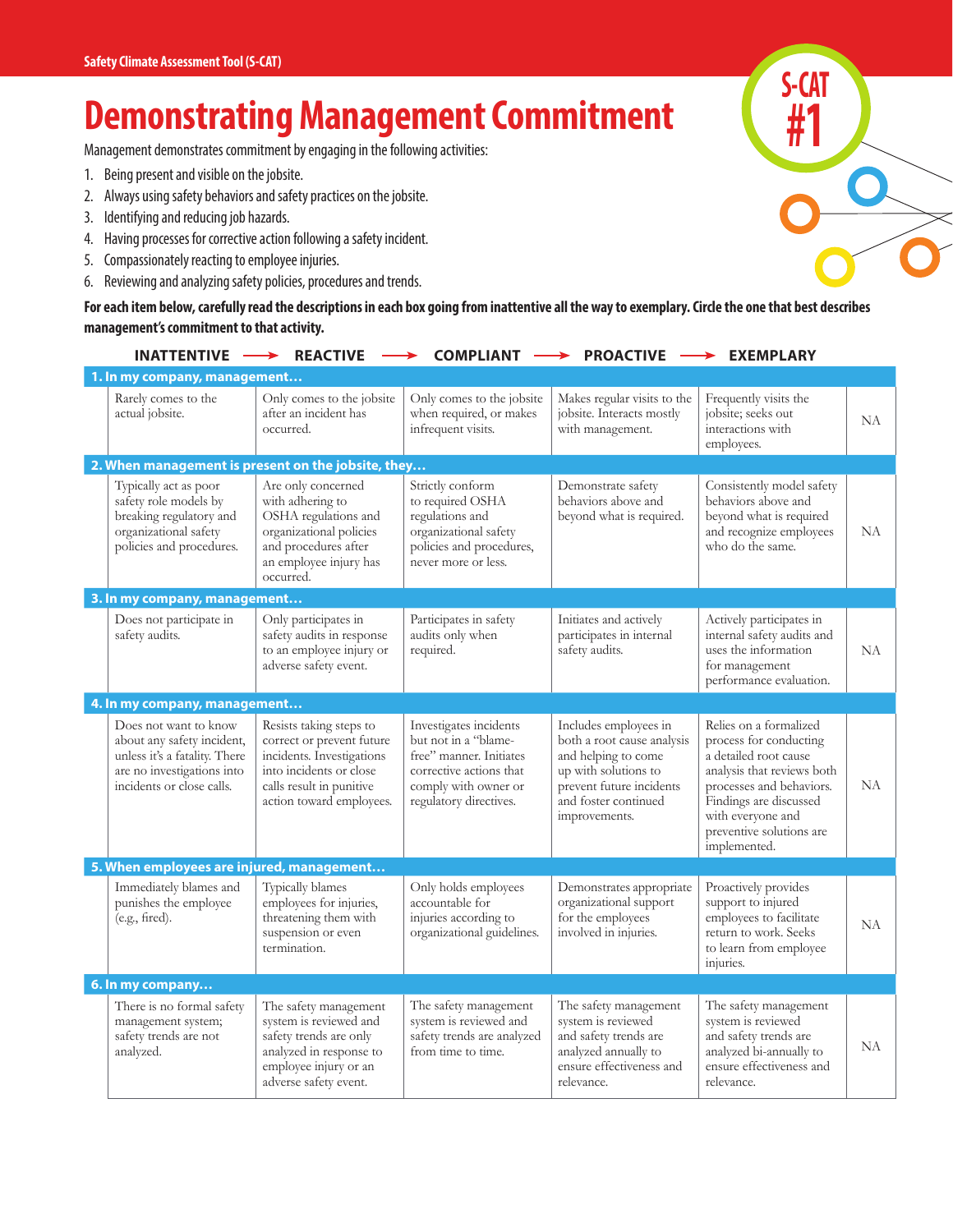## **Aligning and Integrating Safety as a Value**

Organizations align and integrate safety as a value by engaging in the following activities:

- 1. Safety is viewed by all as a core value.
- 2. Safety is discussed at all regularly scheduled meetings.
- 3. Safety is aligned with other values such as productivity and cost reduction.
- 4. Safety is integrated into organizational policies and procedures.
- 5. Leading safety indicators are used to improve jobsite safety climate.
- 6. There is support and resources allocated for implementing safety programs and activities.

**For each item below, carefully read the descriptions in each box going from inattentive all the way to exemplary. Circle the one that best describes how well safety is aligned and integrated as a value in your company.**

**S-CAT**

**#2**

| <b>INATTENTIVE</b>                                                                                                                            | <b>REACTIVE</b>                                                                                                                                                     | <b>COMPLIANT</b>                                                                                                                                            | <b>PROACTIVE</b>                                                                                                                              | <b>EXEMPLARY</b>                                                                                                                                                                                   |           |
|-----------------------------------------------------------------------------------------------------------------------------------------------|---------------------------------------------------------------------------------------------------------------------------------------------------------------------|-------------------------------------------------------------------------------------------------------------------------------------------------------------|-----------------------------------------------------------------------------------------------------------------------------------------------|----------------------------------------------------------------------------------------------------------------------------------------------------------------------------------------------------|-----------|
| 1. In my company, most believe:                                                                                                               |                                                                                                                                                                     |                                                                                                                                                             |                                                                                                                                               |                                                                                                                                                                                                    |           |
| Construction is inherently<br>dangerous and nothing<br>can be done to change it.                                                              | Safety is costly and a<br>burden; a necessary evil.                                                                                                                 | Safety is only important<br>in that it is an OSHA<br>requirement.                                                                                           | Safety is very important<br>to employees and<br>management alike.                                                                             | Safety is a value of<br>utmost importance and<br>placed before all else.                                                                                                                           | NA        |
| 2. In my company, safety is discussed                                                                                                         |                                                                                                                                                                     |                                                                                                                                                             |                                                                                                                                               |                                                                                                                                                                                                    |           |
| Never.                                                                                                                                        | Only when an adverse<br>safety event has occurred.                                                                                                                  | Only when required.                                                                                                                                         | At the end of most of<br>our meetings.                                                                                                        | At the beginning of every<br>meeting because it is a<br>top priority.                                                                                                                              | NA        |
| 3. In my company                                                                                                                              |                                                                                                                                                                     |                                                                                                                                                             |                                                                                                                                               |                                                                                                                                                                                                    |           |
| The primary focus is on<br>productivity and reducing<br>costs. Employees are<br>rewarded for taking<br>shortcuts to meet<br>production goals. | When a project falls<br>behind schedule,<br>production becomes<br>valued more than safety.                                                                          | As long as minimum<br>safety requirements are<br>being met, production<br>and cost reduction are<br>the main priorities of a<br>project.                    | For the most part, safety<br>is not compromised for<br>the sake of productivity.<br>Projects are completed as<br>safely as possible.          | Safety is never<br>compromised for<br>productivity, schedule, or<br>cost. Safety truly comes<br>first.                                                                                             | NA        |
| 4. In my company                                                                                                                              |                                                                                                                                                                     |                                                                                                                                                             |                                                                                                                                               |                                                                                                                                                                                                    |           |
| Safety is not integrated<br>within organizational<br>policies/procedures.                                                                     | Safety is not valued<br>or enforced when<br>management, OSHA, or<br>safety professionals are<br>not present.                                                        | Safety is only integrated<br>to the point of meeting<br>minimum OSHA<br>requirements.                                                                       | Safety language is<br>formally integrated<br>into most policies and<br>procedures.                                                            | Safety is formally and<br>informally integrated<br>into all policies and<br>procedures.                                                                                                            | NA        |
| 5. In my company                                                                                                                              |                                                                                                                                                                     |                                                                                                                                                             |                                                                                                                                               |                                                                                                                                                                                                    |           |
| There is no focus on<br>leading or lagging safety<br>indicators.                                                                              | Safety indicators are only<br>examined in response to<br>an adverse safety event.                                                                                   | Safety indicators focus<br>solely on lagging<br>indicators (e.g., RIR,<br>EMR).                                                                             | Occasional attempts are<br>made to measure and<br>use leading indicators to<br>improve jobsite safety<br>climate.                             | Leading indicators are<br>regularly assessed and<br>acted upon (i.e., changes<br>made) to improve the<br>jobsite safety climate.                                                                   | NA        |
| 6. In my company, management                                                                                                                  |                                                                                                                                                                     |                                                                                                                                                             |                                                                                                                                               |                                                                                                                                                                                                    |           |
| Does not invest in safety<br>program development<br>or provide adequate<br>resources to conduct<br>work safely.                               | Only invests in safety<br>program development<br>and devotes minimal<br>resources to safety<br>activities after an accident<br>or an adverse event has<br>occurred. | Participates in safety<br>program development<br>and allocates resources<br>to the extent that it is<br>required by regulatory<br>authorities or the owner. | Provides adequate<br>resources to ensure a safe<br>working environment.<br>Develops a safety<br>program that is shared<br>with all employees. | Provides ongoing<br>financial support for<br>ongoing development of<br>safety policies, programs,<br>and processes. Invests<br>in systems to continually<br>improve the jobsite safety<br>climate. | <b>NA</b> |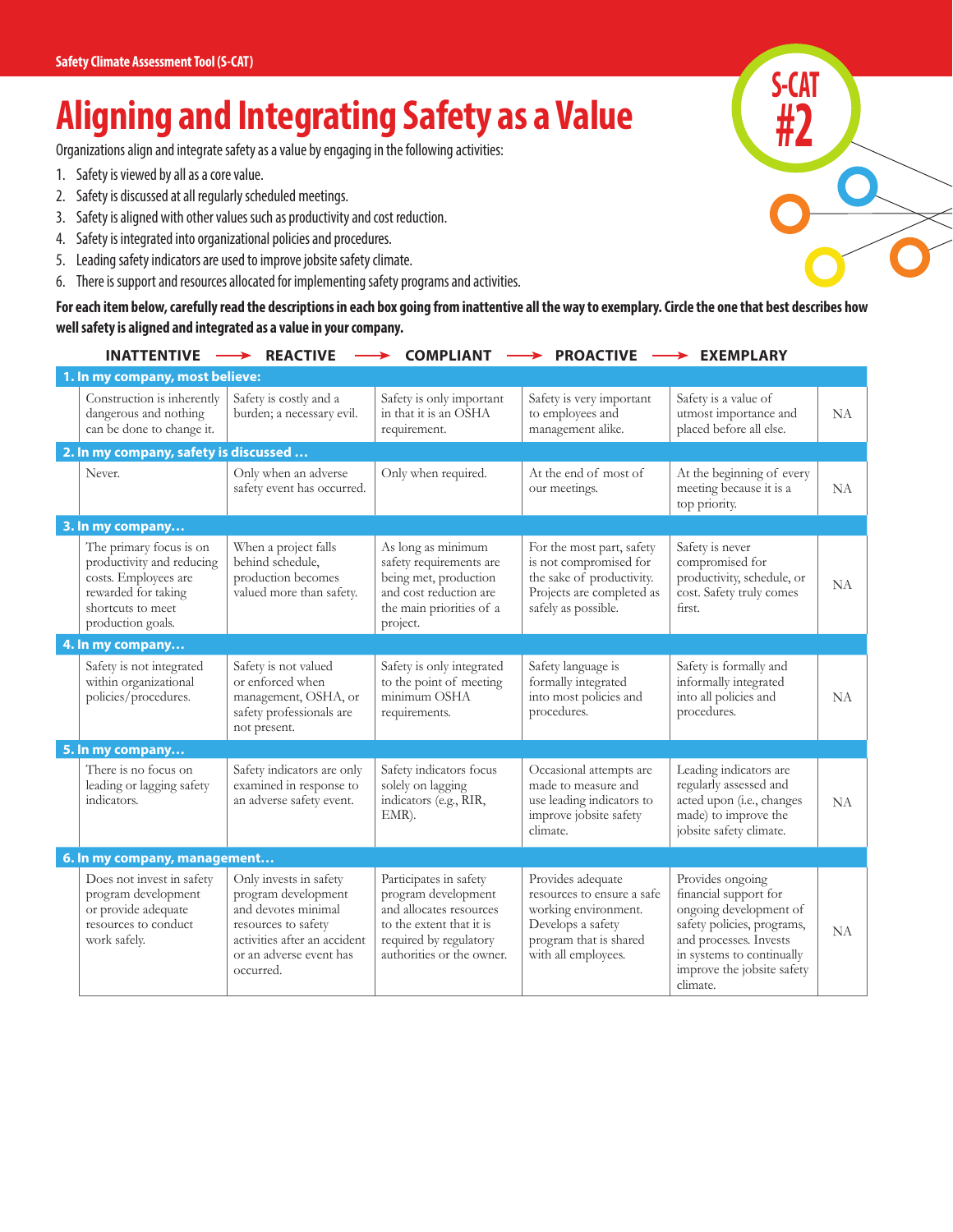## **Ensuring Accountability at All Levels**

Organizations ensure safety accountability at all levels by engaging in the following activities:

- 1. Having a system of safety accountability for all members on the jobsite, including employees, supervisors, and managers.
- 2. Establishing policies describing safety expectations, roles, and responsibilities for creating and maintaining a positive jobsite safety climate.
- 3. Creating an incentive structure that promotes and rewards safety processes not just outcomes.

**For each item below, carefully read the descriptions in each box going from inattentive all the way to exemplary. Circle the one that best describes how well management and employees in your company are held accountable for safety.**

| <b>INATTENTIVE</b>                                                                                              | <b>REACTIVE</b>                                                                                                                                     | <b>COMPLIANT</b>                                                                                                                                                                     | <b>PROACTIVE</b>                                                                                                                                                                                                             | $\rightarrow$ EXEMPLARY                                                                                                                                                                                                                                                            |    |
|-----------------------------------------------------------------------------------------------------------------|-----------------------------------------------------------------------------------------------------------------------------------------------------|--------------------------------------------------------------------------------------------------------------------------------------------------------------------------------------|------------------------------------------------------------------------------------------------------------------------------------------------------------------------------------------------------------------------------|------------------------------------------------------------------------------------------------------------------------------------------------------------------------------------------------------------------------------------------------------------------------------------|----|
| 1. In my company                                                                                                |                                                                                                                                                     |                                                                                                                                                                                      |                                                                                                                                                                                                                              |                                                                                                                                                                                                                                                                                    |    |
| Employee safety<br>performance is not<br>evaluated at all. If they<br>mess up they are fired.                   | Employees are punished<br>for not practicing safe<br>behaviors, but they<br>are not rewarded for<br>proactively identifying<br>hazards.             | Safety metrics for<br>employee performance<br>evaluation are given lip<br>service and sometimes<br>informally used to<br>evaluate employee<br>performance.                           | Safety metrics are<br>formally integrated<br>into employee<br>performance appraisal<br>processes to evaluate<br>and reward employees<br>for maintaining and<br>improving a positive<br>jobsite safety climate.               | Safety metrics are<br>formally integrated<br>into employee<br>performance appraisal<br>processes to evaluate<br>and reward employees<br>for maintaining and<br>improving a positive<br>jobsite safety climate.<br>Data are used to<br>identify targeted training<br>opportunities. | NA |
| 2. In my company                                                                                                |                                                                                                                                                     |                                                                                                                                                                                      |                                                                                                                                                                                                                              |                                                                                                                                                                                                                                                                                    |    |
| There are no safety-<br>related metrics included<br>in managers' or<br>supervisors' performance<br>evaluations. | The only safety metric<br>used in managers' and<br>supervisors' evaluations is<br>the number of employee<br>injuries, and often that is<br>ignored. | Managers and supervisors<br>are held accountable for<br>meeting the minimum<br>required safety standards<br>but poor project safety<br>performance carries few<br>real consequences. | Managers and supervisors<br>are primarily held<br>accountable for lagging<br>safety indicators (e.g.,<br>Recordable Injury<br>Rate), but some leading<br>indicators (e.g., safety<br>climate metrics) have<br>been included. | Managers and supervisors<br>are held accountable<br>for leading (e.g.,<br>safety climate metrics)<br>and lagging safety<br>indicators. Proactive<br>safety leadership is a<br>critical component of<br>their evaluation and<br>promotion.                                          | NA |
| 3. In my company, safety expectations, roles, and responsibilities                                              |                                                                                                                                                     |                                                                                                                                                                                      |                                                                                                                                                                                                                              |                                                                                                                                                                                                                                                                                    |    |
| Are not identified or<br>articulated to individuals<br>working at the jobsite.                                  | Are only clarified after an<br>adverse safety event.                                                                                                | Are only set to meet<br>OSHA requirements.                                                                                                                                           | Are frequently, clearly,<br>and consistently<br>communicated to<br>employees.                                                                                                                                                | Are discussed with<br>employees across the<br>entire company, with sub-<br>contractors and owners;<br>they are reinforced on a<br>daily basis.                                                                                                                                     | NA |
| 4. In my company                                                                                                |                                                                                                                                                     |                                                                                                                                                                                      |                                                                                                                                                                                                                              |                                                                                                                                                                                                                                                                                    |    |
| There is no incentive<br>structure.                                                                             | Employees are informed<br>that an event may impact<br>whether or not they will<br>receive a safety reward.                                          | Employees are told to<br>work safely, and safety<br>rewards are based on not<br>getting hurt.                                                                                        | Employees are proactively<br>recognized and rewarded<br>for identifying hazards,<br>reporting near misses<br>& close calls, creating<br>safety solutions, and<br>for superior safety<br>performance.                         | Safety metrics (based<br>on leading and<br>lagging indicators) are<br>benchmarked against<br>other companies<br>and used for internal<br>continuous improvement.<br>Everyone is recognized<br>and rewarded for safety<br>performance.                                              | NA |

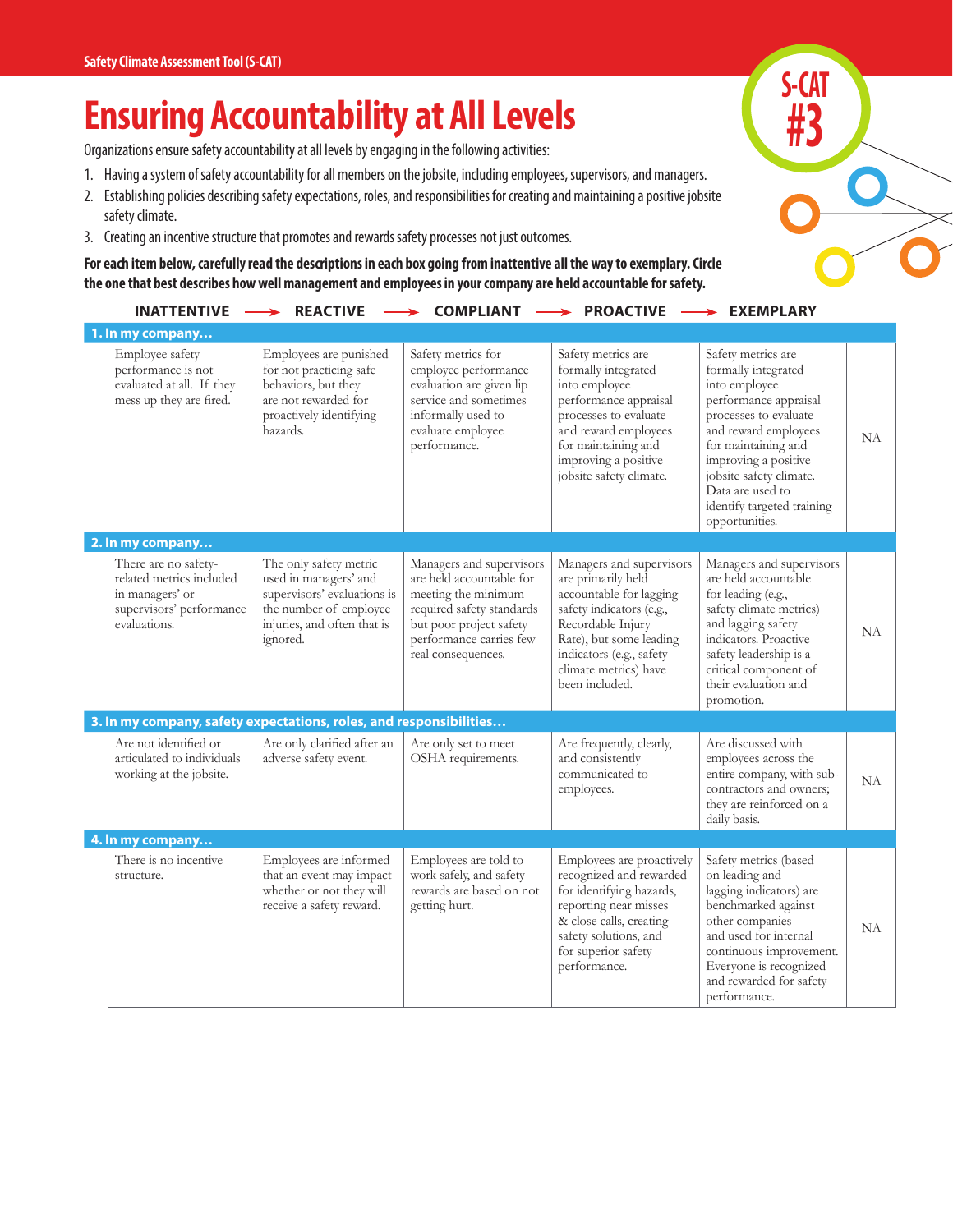## **Improving Supervisory Leadership**

Exemplary supervisory leadership is demonstrated within an organization by engaging in the following activities:

- 1. Having a safety vision and being committed to safety.
- 2. Providing training to support supervisor safety leadership development.
- 3. Those with supervisory responsibilities lead by example, coach, and motivate their crew.

**For each item below, carefully read the descriptions in each box going from inattentive all the way to exemplary. Circle the one that best describes the level of supervisory safety leadership in your company.**

| <b>INATTENTIVE</b>                                                                                                                                             | <b>REACTIVE</b>                                                                                                                                                                | <b>COMPLIANT</b>                                                                                                                                  | <b>PROACTIVE</b>                                                                                                                                                                  | <b>EXEMPLARY</b>                                                                                                                                                                                                                                                                       |     |
|----------------------------------------------------------------------------------------------------------------------------------------------------------------|--------------------------------------------------------------------------------------------------------------------------------------------------------------------------------|---------------------------------------------------------------------------------------------------------------------------------------------------|-----------------------------------------------------------------------------------------------------------------------------------------------------------------------------------|----------------------------------------------------------------------------------------------------------------------------------------------------------------------------------------------------------------------------------------------------------------------------------------|-----|
| 1. In my company                                                                                                                                               |                                                                                                                                                                                |                                                                                                                                                   |                                                                                                                                                                                   |                                                                                                                                                                                                                                                                                        |     |
| Supervisors don't have<br>a safety-related vision<br>to share with their crew.<br>Their commitment is<br>primarily to production.                              | Supervisors don't have<br>a safety-related vision.<br>When an adverse event<br>occurs they tell employees<br>they must work safely.                                            | Supervisory safety vision<br>consists only of meeting<br>regulatory requirements<br>and avoiding adverse<br>safety events.                        | Supervisors talk with<br>their crew about their<br>vision for creating a<br>strong, positive project<br>safety climate. They<br>display that commitment<br>by "walking the talk." | Supervisors share with<br>their crew their vision<br>for, and display a deep<br>commitment to, creating<br>a strong, positive project<br>safety climate. They<br>inspire and motivate<br>employees to share that<br>same commitment.                                                   | NA. |
| 2. In my company                                                                                                                                               |                                                                                                                                                                                |                                                                                                                                                   |                                                                                                                                                                                   |                                                                                                                                                                                                                                                                                        |     |
| Supervisors have no<br>supervisory training and<br>have little understanding<br>or knowledge of<br>regulatory requirements.                                    | After an incident occurs<br>or some regulatory<br>action is taken, there is<br>talk among higher level<br>management about<br>the importance of<br>supervisory leadership.     | Supervisors take OSHA<br>30-hour training and thus<br>are familiar with OSHA<br>regulations but they have<br>little or no leadership<br>training. | Supervisors are trained<br>not only on regulatory<br>guidelines, but have<br>a minimal level of<br>leadership training.                                                           | Supervisors are provided<br>with and required to take<br>leadership training that<br>includes topics such as:<br>how to communicate<br>with and motivate<br>team members; how to<br>conduct pre-planning<br>meetings; and how to<br>inspire crew members to<br>also be safety leaders. | NA. |
| 3. In my company, supervisors                                                                                                                                  |                                                                                                                                                                                |                                                                                                                                                   |                                                                                                                                                                                   |                                                                                                                                                                                                                                                                                        |     |
| Manage and punish<br>using intimidation, and<br>focus only on individual<br>behavior without taking<br>what may have been<br>a faulty process into<br>account. | Start caring for their<br>crew and acting as<br>safety leaders only after<br>an incident occurs or<br>regulatory action is taken.<br>The behavior displayed is<br>short-lived. | "Talk the safety talk"<br>but often do not follow<br>their own advice and<br>expectations.                                                        | Initiate and actively<br>participate in safety<br>program activities that are<br>focused on continuous<br>improvement.                                                            | Instill a sense of safety<br>ownership at all levels.<br>Serve as effective safety<br>communicators, excellent<br>role models for safety,<br>and are able to coach and<br>teach. Infuse safety into<br>every meeting.                                                                  | NA  |

**S-CAT**

**#4**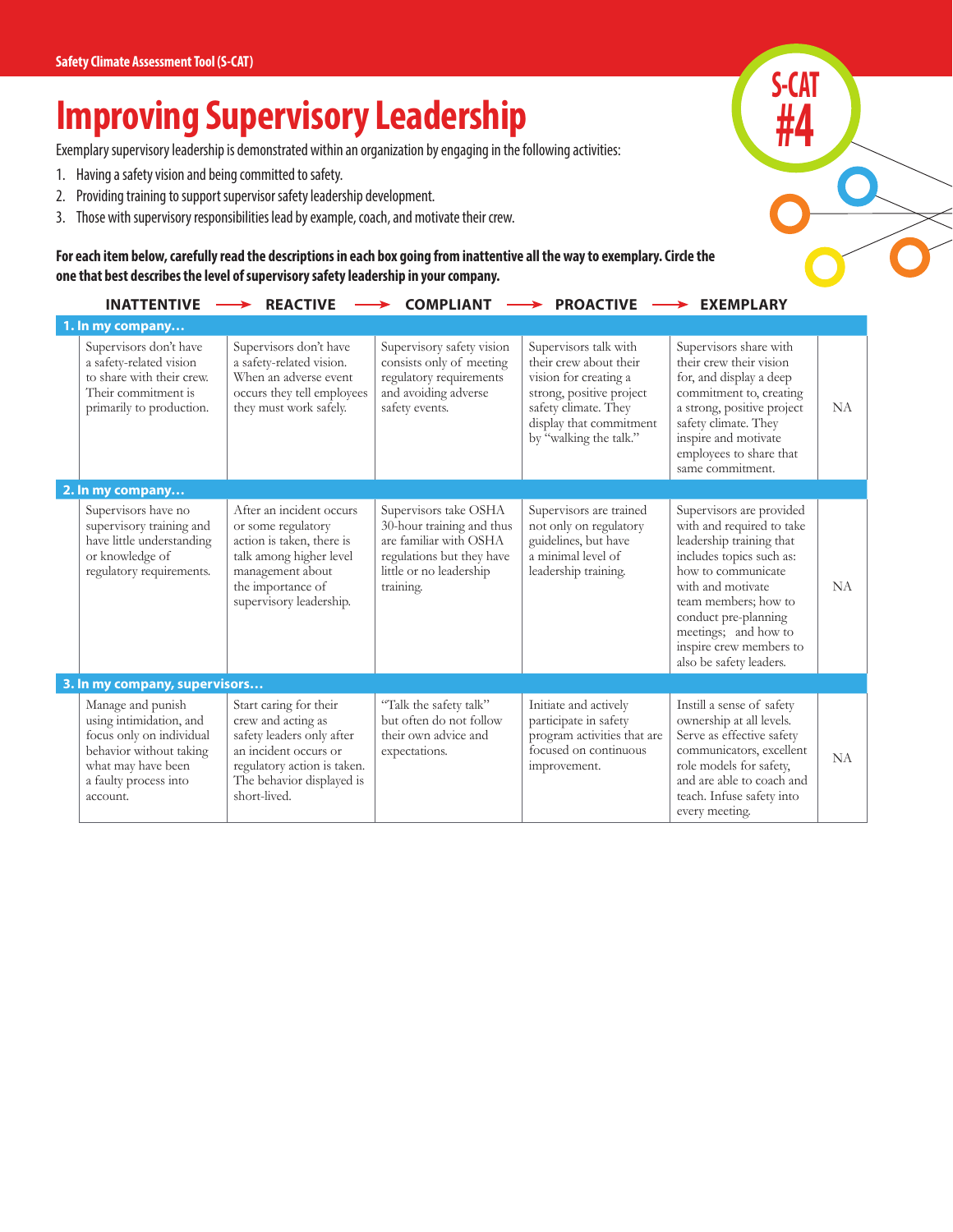## **Empowering and Involving Employees**

Organizations empower and involve employees by engaging in the following activities:

- 1. Empowering employees to invest in safety for themselves and fellow co-employees.
- 2. Seeking employee input on hazard reduction and safety improvement.
- 3. Relying on joint employee-management committees to address specific safety and health concerns.

**For each item below, carefully read the descriptions in each box going from inattentive all the way to exemplary. Circle the one that best describes the degree to which employees in your company participate and are empowered to improve safety.** 

| <b>INATTENTIVE</b>                                                                                                                               | <b>REACTIVE</b>                                                                                                      | <b>COMPLIANT</b>                                                                                                                  | <b>PROACTIVE</b>                                                                                                                                                                     | <b>EXEMPLARY</b>                                                                                                                                                                                     |    |
|--------------------------------------------------------------------------------------------------------------------------------------------------|----------------------------------------------------------------------------------------------------------------------|-----------------------------------------------------------------------------------------------------------------------------------|--------------------------------------------------------------------------------------------------------------------------------------------------------------------------------------|------------------------------------------------------------------------------------------------------------------------------------------------------------------------------------------------------|----|
| 1. In my company                                                                                                                                 |                                                                                                                      |                                                                                                                                   |                                                                                                                                                                                      |                                                                                                                                                                                                      |    |
| Employees feel no sense<br>of responsibility for their<br>co-employees' or their<br>own safety.                                                  | Employees aren't engaged<br>in promoting safety until<br>after an accident occurs.                                   | Employees are engaged<br>in promoting safety to the<br>extent that is required.                                                   | Employees participate in<br>all aspects of ensuring a<br>safe jobsite, beginning at<br>the planning and design<br>stages.                                                            | Employees are<br>empowered and rewarded<br>for going above and<br>beyond to ensure a safe<br>jobsite. Employees always<br>feel responsible for their<br>and their co-employees'<br>safety.           | NA |
| 2. In my company                                                                                                                                 |                                                                                                                      |                                                                                                                                   |                                                                                                                                                                                      |                                                                                                                                                                                                      |    |
| Employee feedback<br>regarding safety<br>conditions and hazard<br>reduction is not sought.<br>They just want employees<br>to "get the job done." | Employees are asked<br>for safety advice and<br>feedback after an injury<br>or adverse safety event<br>has occurred. | Employee feedback<br>regarding safety is sought<br>only when initiated by<br>employees or during<br>mandatory safety<br>meetings. | Management actively<br>involves employees in<br>identifying hazards and<br>solving safety problems<br>by including them in daily<br>pre-job safety and crew<br>task/hazard analysis. | Management actively<br>seeks employee input on<br>safety. Safety and even<br>non-safety meetings and<br>walk-arounds focus on<br>solving specific problems<br>identified by employees<br>and others. | NA |
| 3. In my company                                                                                                                                 |                                                                                                                      |                                                                                                                                   |                                                                                                                                                                                      |                                                                                                                                                                                                      |    |
| There are no safety<br>committees.                                                                                                               | Safety committees are<br>created only after an<br>incident occurs and do<br>not remain active very<br>long.          | Standing safety<br>committees may exist but<br>they don't carry much<br>weight; meetings may last<br>only a few minutes.          | There is an active<br>management-employee<br>safety committee that<br>provides suggestions and<br>makes recommendations.                                                             | The management-<br>employee safety<br>committee actively<br>solicits suggestions<br>from all employees on<br>the jobsite and ensures<br>that recommendations<br>are seen through to<br>completion.   | NA |

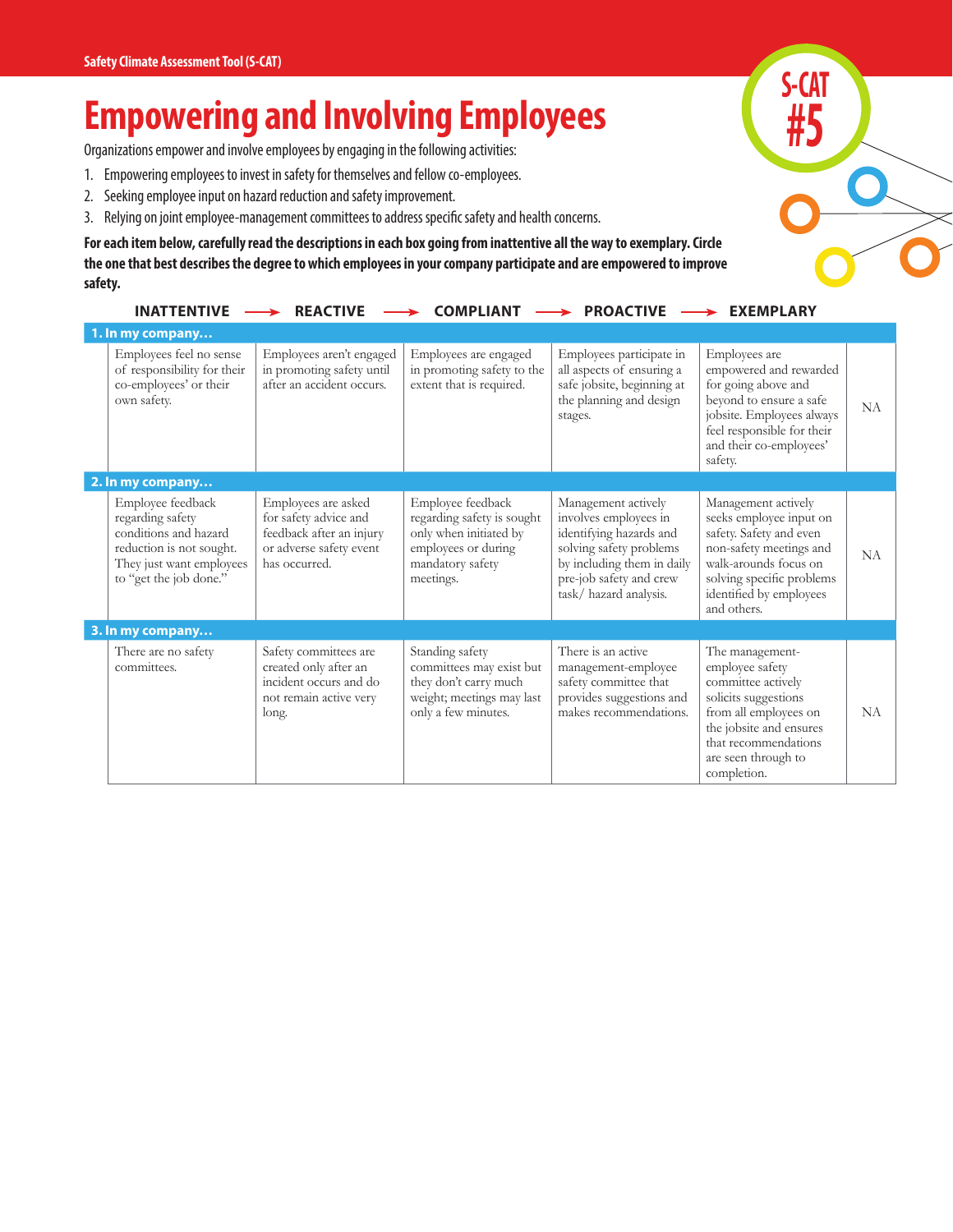## **Improving Communication**

Organizations can communicate better by engaging in the following activities:

- 1. Establishing and maintaining an open line of communication between employees and all levels of management.
- 2. Disseminating safety trends to employees and managers.
- 3. Promoting organization-wide safety awareness via activities such as newsletters, alerts, and toolbox talks, etc.

**For each item below, carefully read the descriptions in each box going from inattentive all the way to exemplary. Circle the one that best describes how well management and employees communicate with each other.**

| <b>INATTENTIVE</b>                                                                                                                                                                                                                                            | <b>REACTIVE</b>                                                                                                                                                                                                                        | <b>COMPLIANT</b>                                                                                                                                                                                                                                                   | <b>PROACTIVE</b>                                                                                                                                                                                                   | $\rightarrow$ EXEMPLARY                                                                                                                                                                                                      |           |
|---------------------------------------------------------------------------------------------------------------------------------------------------------------------------------------------------------------------------------------------------------------|----------------------------------------------------------------------------------------------------------------------------------------------------------------------------------------------------------------------------------------|--------------------------------------------------------------------------------------------------------------------------------------------------------------------------------------------------------------------------------------------------------------------|--------------------------------------------------------------------------------------------------------------------------------------------------------------------------------------------------------------------|------------------------------------------------------------------------------------------------------------------------------------------------------------------------------------------------------------------------------|-----------|
| 1. In my company                                                                                                                                                                                                                                              |                                                                                                                                                                                                                                        |                                                                                                                                                                                                                                                                    |                                                                                                                                                                                                                    |                                                                                                                                                                                                                              |           |
| Management isn't<br>interested in and<br>therefore doesn't involve<br>employees in safety<br>discussions. No system<br>exists for employees<br>to voice concerns<br>directly to management.<br>Supervisors don't share<br>crew's concerns with<br>management. | Employees feel<br>comfortable voicing<br>concerns to a<br>supervisor, but not<br>directly to management.<br>Management passes<br>safety messages down<br>to employees only when<br>there is an incident.<br>injury, or negative event. | Employees with concerns<br>that involve a direct<br>OSHA violation can<br>raise the issue with their<br>supervisor. Management<br>shares safety information<br>with supervisors and<br>employees to the extent<br>it is required (e.g., posting<br>OSHA placards). | Safety communication<br>is a two-way street.<br>Employees are<br>encouraged to raise<br>safety concerns at any<br>time to supervisors or to<br>management.                                                         | Employees are continually<br>encouraged and rewarded<br>for raising safety<br>concerns and suggesting<br>improvements. Concerns<br>are promptly addressed<br>and resulting changes are<br>communicated back to<br>employees. | NA        |
| 2. In my company                                                                                                                                                                                                                                              |                                                                                                                                                                                                                                        |                                                                                                                                                                                                                                                                    |                                                                                                                                                                                                                    |                                                                                                                                                                                                                              |           |
| Injury and illness data<br>are not collected unless<br>there's a fatality that must<br>be reported to OSHA<br>and other entities.                                                                                                                             | Injury and illness data<br>are collected, but they<br>are only reviewed after<br>an adverse safety event<br>has occurred. Issues are<br>not formally tracked<br>nor are resolutions<br>communicated across the<br>organization.        | Injury and illness data are<br>collected for the purpose<br>of being compliant with<br>OSHA requirements.<br>Supervisors pass safety<br>information on to their<br>crew only when required<br>by management.                                                       | Injury/incident data are<br>regularly and formally<br>collected and shared<br>with managers and<br>supervisors; supervisors<br>are encouraged but<br>not required to share<br>information with their<br>employees. | There are formal<br>systems for gathering<br>injury/incident data and<br>for regularly sharing<br>the information and<br>follow-up improvement<br>actions with managers,<br>supervisors, and<br>employees.                   | NA        |
| 3. In my company                                                                                                                                                                                                                                              |                                                                                                                                                                                                                                        |                                                                                                                                                                                                                                                                    |                                                                                                                                                                                                                    |                                                                                                                                                                                                                              |           |
| There are no safety-<br>related communication<br>efforts.                                                                                                                                                                                                     | Safety-related<br>communication efforts<br>occur only in response to<br>an adverse safety event.<br>And even that doesn't<br>always happen.                                                                                            | Safety-related<br>communication<br>efforts meet OSHA<br>requirements.                                                                                                                                                                                              | Safety-related<br>communication efforts<br>are made when there's a<br>new standard or policy<br>that needs to be followed.                                                                                         | Safety-related<br>communication efforts<br>are formalized both<br>vertically and horizontally<br>throughout the company<br>and on jobsites.                                                                                  | <b>NA</b> |

**S-CAT**

**#6**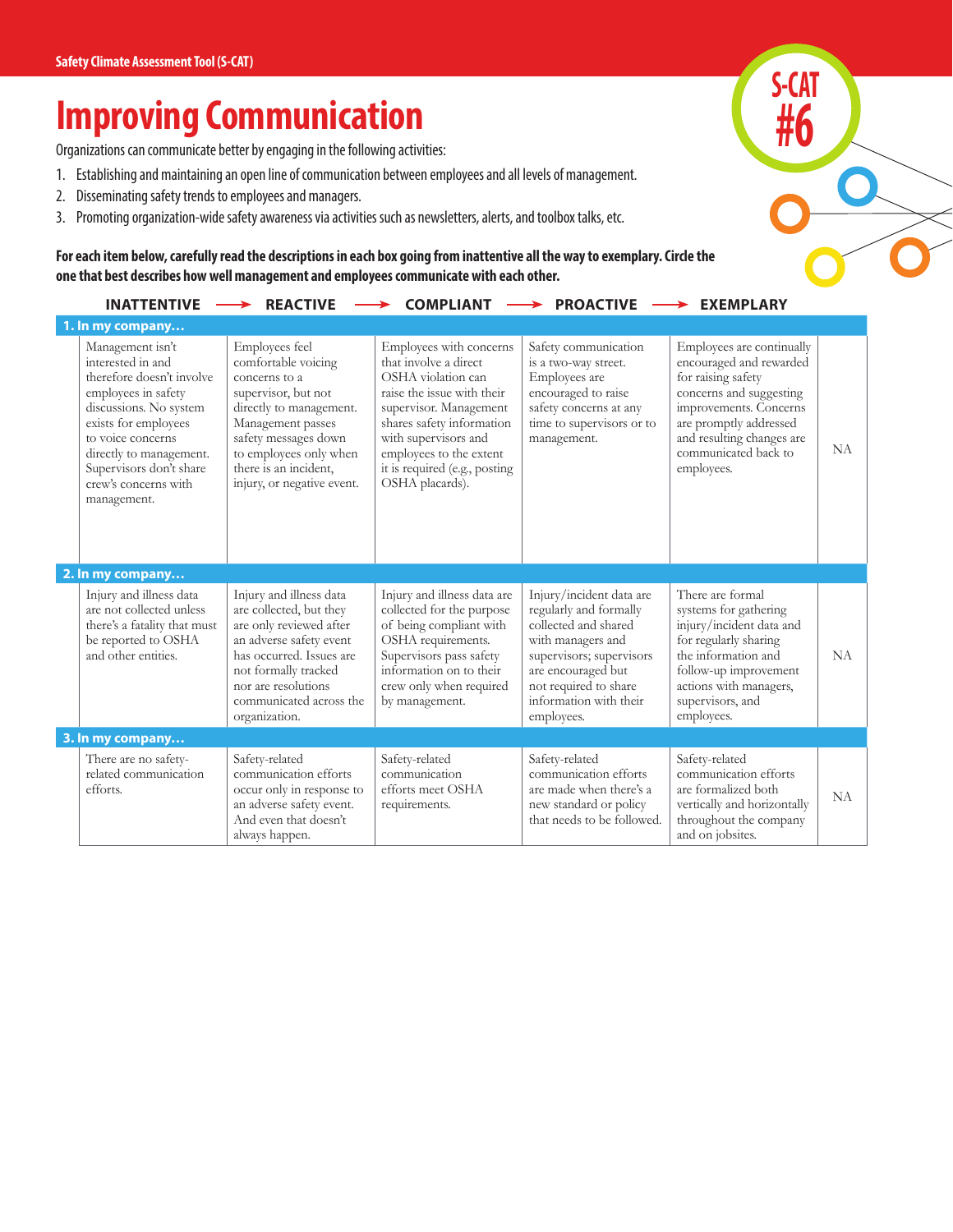## **Training at All Levels**

Organizations demonstrate commitment to training by engaging in the following activities:

- 1. Providing formal safety trainings for employees, supervisors, and managers.
- 2. Requiring OSHA certification for employees and supervisors; as well as additional certification for supervisors.
- 3. Training curriculum is tailored to the specific roles and responsibilities at each level of the organization.
- 4. Formal and informal training needs assessments are conducted and used.
- 5. Training knowledge and certificates are verified for all employees and contractors.
- 6. Safety training and curriculum are delivered by qualified content experts.

**For each item below, carefully read the descriptions in each box going from inattentive all the way to exemplary. Circle the one that best describes the degree to which safety training is provided to individuals at all levels of the company.**

| <b>INATTENTIVE</b>                                                                                                  | <b>REACTIVE</b><br>→                                                                                                                                   | <b>COMPLIANT</b>                                                                                                                      | $\blacktriangleright$ PROACTIVE                                                                                                                 | <b>EXEMPLARY</b>                                                                                                                                                                                       |     |
|---------------------------------------------------------------------------------------------------------------------|--------------------------------------------------------------------------------------------------------------------------------------------------------|---------------------------------------------------------------------------------------------------------------------------------------|-------------------------------------------------------------------------------------------------------------------------------------------------|--------------------------------------------------------------------------------------------------------------------------------------------------------------------------------------------------------|-----|
| 1. My company                                                                                                       |                                                                                                                                                        |                                                                                                                                       |                                                                                                                                                 |                                                                                                                                                                                                        |     |
| Does not provide formal<br>safety training. Assumes<br>employees are trained<br>properly when they come<br>on-site. | Only provides formal<br>safety training in<br>response to adverse<br>safety events;<br>commitment to training<br>diminishes over time.                 | Only provides formal<br>safety training as often<br>as required by OSHA.<br>Majority of training is<br>provided via toolbox<br>talks. | Provides frequent<br>formal safety training for<br>employees, supervisors<br>and managers.                                                      | Ongoing safety training is<br>viewed as being critical for<br>continuous improvement.<br>Provides frequent formal<br>safety training to all<br>employees and even<br>owners/clients.                   | NA. |
| 2. In my company                                                                                                    |                                                                                                                                                        |                                                                                                                                       |                                                                                                                                                 |                                                                                                                                                                                                        |     |
| No certification is<br>required for employees<br>or supervisors.                                                    | Employees and<br>supervisors can<br>voluntarily pursue<br>the OSHA 10-hour<br>certificate.                                                             | Employees and<br>supervisors are required<br>to be have only the<br>OSHA 10-hour<br>certificate                                       | Employees are required<br>to obtain the OSHA<br>10-hour certificate.<br>Supervisors are required<br>to obtain the OSHA 30-<br>hour certificate. | In addition to the OSHA 30-<br>hour certificate, supervisors<br>are strongly encouraged and<br>provided with resources to<br>obtain other certification<br>(e.g., Safety Trained<br>Supervisor (STS)). | NA. |
| 3. In my company                                                                                                    |                                                                                                                                                        |                                                                                                                                       |                                                                                                                                                 |                                                                                                                                                                                                        |     |
| Training, if implemented<br>at all, is very general.                                                                | The training that exists<br>is aimed exclusively at<br>individual employee<br>behavior and is<br>developed in response to<br>an adverse event.         | An off-the-shelf<br>curriculum is used<br>to meet OSHA and<br>management system<br>training requirements.                             | Supervisors and<br>managers get training on<br>safety leadership skills, as<br>well as OSHA standards.                                          | Supervisor-led training<br>as well as peer training is<br>implemented. Training<br>has heavy emphasis on<br>leadership skills.                                                                         | NA  |
| 4. In my company                                                                                                    |                                                                                                                                                        |                                                                                                                                       |                                                                                                                                                 |                                                                                                                                                                                                        |     |
| Neither training<br>nor training needs<br>assessments are<br>conducted.                                             | Training needs<br>assessments focus on<br>recent adverse safety<br>events only (e.g., a ladder<br>injury will result in<br>training on ladder safety). | Training needs are based<br>on OSHA standards.                                                                                        | Training needs are<br>typically identified by<br>supervisors but may<br>also be initiated by<br>employees.                                      | Employees are integral to<br>identifying training needs<br>and developing materials.                                                                                                                   | NA  |
| 5. In my company                                                                                                    |                                                                                                                                                        |                                                                                                                                       |                                                                                                                                                 |                                                                                                                                                                                                        |     |
| There is no training<br>verification process.<br>Fraudulent training cards<br>may even be accepted.                 | Training cards or<br>certificates are only<br>investigated after an<br>incident has occurred.                                                          | Training is verified only<br>to the extent required by<br>OSHA.                                                                       | Training for all<br>employees, including<br>sub-contractors, is<br>verified regularly.                                                          | Training for all employees,<br>including all sub-<br>contractors, is verified<br>before work is conducted on<br>every project. Knowledge<br>and skill competence are<br>regularly assessed.            | NA  |
| 6. In my company                                                                                                    |                                                                                                                                                        |                                                                                                                                       |                                                                                                                                                 |                                                                                                                                                                                                        |     |
| Trainers have no formal<br>qualifications.                                                                          | Because of jobsite<br>experience alone, senior<br>level employees (e.g.,<br>foremen) are asked to<br>conduct safety training.                          | A formal safety<br>curriculum is developed<br>and administered by<br>trainers who meet<br>minimal OSHA<br>qualifications.             | Safety curriculum is<br>developed by highly<br>qualified trainers.                                                                              | Safety curriculum is<br>developed and administered<br>by highly qualified and<br>experienced content experts<br>with knowledge of adult<br>learning principles.                                        | NA  |

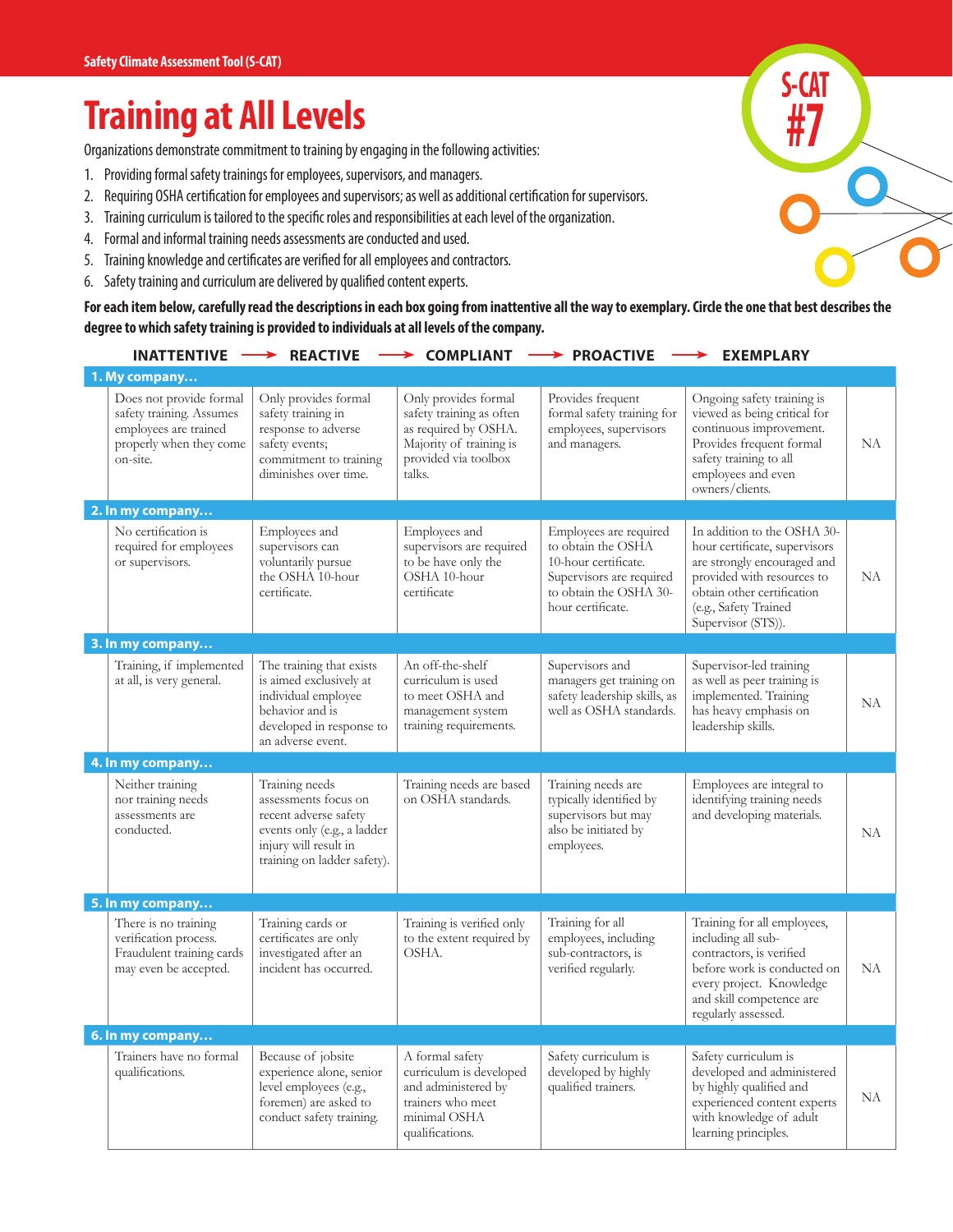## **Encouraging Owner/Client Involvement**

Owners/clients demonstrate jobsite safety involvement by engaging in the following activities:

- 1. Being visible on the jobsite.
- 2. Holding contractors accountable for safety.
- 3. Prioritizing safety when selecting contractors.
- 4. Utilizing Prevention through Design (PtD) to prevent or reduce jobsite hazards.
- 5. Aligning owner incentives with safety.
- 6. Holding project owners accountable for safety.

**For each item below, carefully read the descriptions in each box going from inattentive all the way to exemplary. Circle the one that best describes the degree to which owners/clients participate in and are held accountable for safety.**

| <b>INATTENTIVE</b>                                                                                                                              | <b>REACTIVE</b>                                                                                     | <b>COMPLIANT</b>                                                                                                                   | <b>PROACTIVE</b>                                                                                                                                                                                                           | <b>EXEMPLARY</b>                                                                                                                                                                                                                  |    |
|-------------------------------------------------------------------------------------------------------------------------------------------------|-----------------------------------------------------------------------------------------------------|------------------------------------------------------------------------------------------------------------------------------------|----------------------------------------------------------------------------------------------------------------------------------------------------------------------------------------------------------------------------|-----------------------------------------------------------------------------------------------------------------------------------------------------------------------------------------------------------------------------------|----|
| 1. At my jobsite, the owner/client                                                                                                              |                                                                                                     |                                                                                                                                    |                                                                                                                                                                                                                            |                                                                                                                                                                                                                                   |    |
| Does not have an<br>understanding of, or<br>presence in, the safety<br>process.                                                                 | Only comes to the<br>jobsite for safety related<br>concerns after an incident<br>has occurred.      | Is visible only to the<br>degree required by<br>regulatory guidelines.                                                             | Makes an effort to<br>conduct regular safety<br>walk-throughs as the<br>project progresses.                                                                                                                                | Regularly seeks<br>opportunities to connect<br>with and learn from<br>employees (e.g., participate<br>in employee orientation,<br>attend daily planning<br>meetings).                                                             | NA |
| 2. At my jobsite, the owner/client                                                                                                              |                                                                                                     |                                                                                                                                    |                                                                                                                                                                                                                            |                                                                                                                                                                                                                                   |    |
| Does not hold<br>contractors accountable<br>for on-site safety.                                                                                 | Raises safety concerns<br>with contractors only<br>after an adverse safety<br>event occurs.         | Holds general<br>contractor accountable<br>for regulatory safety<br>requirements.                                                  | Communicates safety<br>expectations to general<br>contractors and<br>subcontractors, and<br>consistently enforces<br>them on-site. There<br>are regularly scheduled<br>safety meetings with all<br>contractors and owners. | Provides a representative<br>on-site to monitor and<br>assist with safety program<br>implementation. Provides<br>site-specific safety templates<br>for each job that all general<br>and subcontractors are<br>required to follow. | NA |
| 3. At my jobsite, the owner/client                                                                                                              |                                                                                                     |                                                                                                                                    |                                                                                                                                                                                                                            |                                                                                                                                                                                                                                   |    |
| Does not require safety<br>pre-qualifications from<br>general contractors<br>or sub-contractors;<br>selections are based on<br>the lowest bids. | Only considers<br>contractor safety and<br>health comes when an<br>adverse safety event<br>occurs.  | Relies on federal, state,<br>and, local safety laws for<br>pre-qualification criteria.<br>Bids include a budget for<br>OSHA fines. | Selects contractors based<br>on prior safety and health<br>performance, as well as<br>bid.                                                                                                                                 | Selects general and sub-<br>contractors based on safety<br>program, practices, and<br>climate rather than low<br>bid. Contractors with poor<br>safety records are excluded<br>from bidding.                                       | NA |
| 4. At my jobsite, the owner/client                                                                                                              |                                                                                                     |                                                                                                                                    |                                                                                                                                                                                                                            |                                                                                                                                                                                                                                   |    |
| Is not familiar with PtD.                                                                                                                       | PtD is discussed as an<br>option only after adverse<br>safety events occur.                         | PtD is given lip service<br>since it is promoted<br>by safety and health<br>experts and some large<br>contractors.                 | PtD is discussed during<br>planning stages and<br>implemented in some<br>aspects of building.                                                                                                                              | PtD is seamlessly<br>integrated from project<br>inception to conclusion.                                                                                                                                                          | NA |
| 5. At my jobsite, the owner/client                                                                                                              |                                                                                                     |                                                                                                                                    |                                                                                                                                                                                                                            |                                                                                                                                                                                                                                   |    |
| Cares most and<br>sometimes only about<br>low-cost bids and on-<br>time project completion.                                                     | Acknowledges that safety<br>matters, but only if it<br>doesn't interfere with<br>production.        | Agrees that safety matters<br>and supports it to the<br>degree OSHA requires.                                                      | Believes safety is<br>equivalent to productivity<br>and communicates that<br>to all contractors, sub-<br>contractors, supervisors,<br>and employees.                                                                       | Views him or herself as<br>ultimately responsible<br>for safety. Often uses<br>an Owner Controlled<br>Insurance Program because<br>it requires supporting<br>stringent safety and loss<br>control procedures.                     | NA |
| 6. At my jobsite, the owner/client                                                                                                              |                                                                                                     |                                                                                                                                    |                                                                                                                                                                                                                            |                                                                                                                                                                                                                                   |    |
| Views safety as solely<br>the general contractor's<br>responsibility.                                                                           | Only "gets involved" in<br>safety matters when there<br>is a high visibility injury<br>or fatality. | Requires that contractors<br>meet the safety<br>requirements outlined in<br>OSHA regulations.                                      | Consults with the GC<br>and conducts safety<br>walk-throughs with<br>management and<br>employees to monitor<br>on-site safety.                                                                                             | Considers themselves<br>ultimately responsible for<br>the safety of all on-site<br>personnel.                                                                                                                                     | NA |

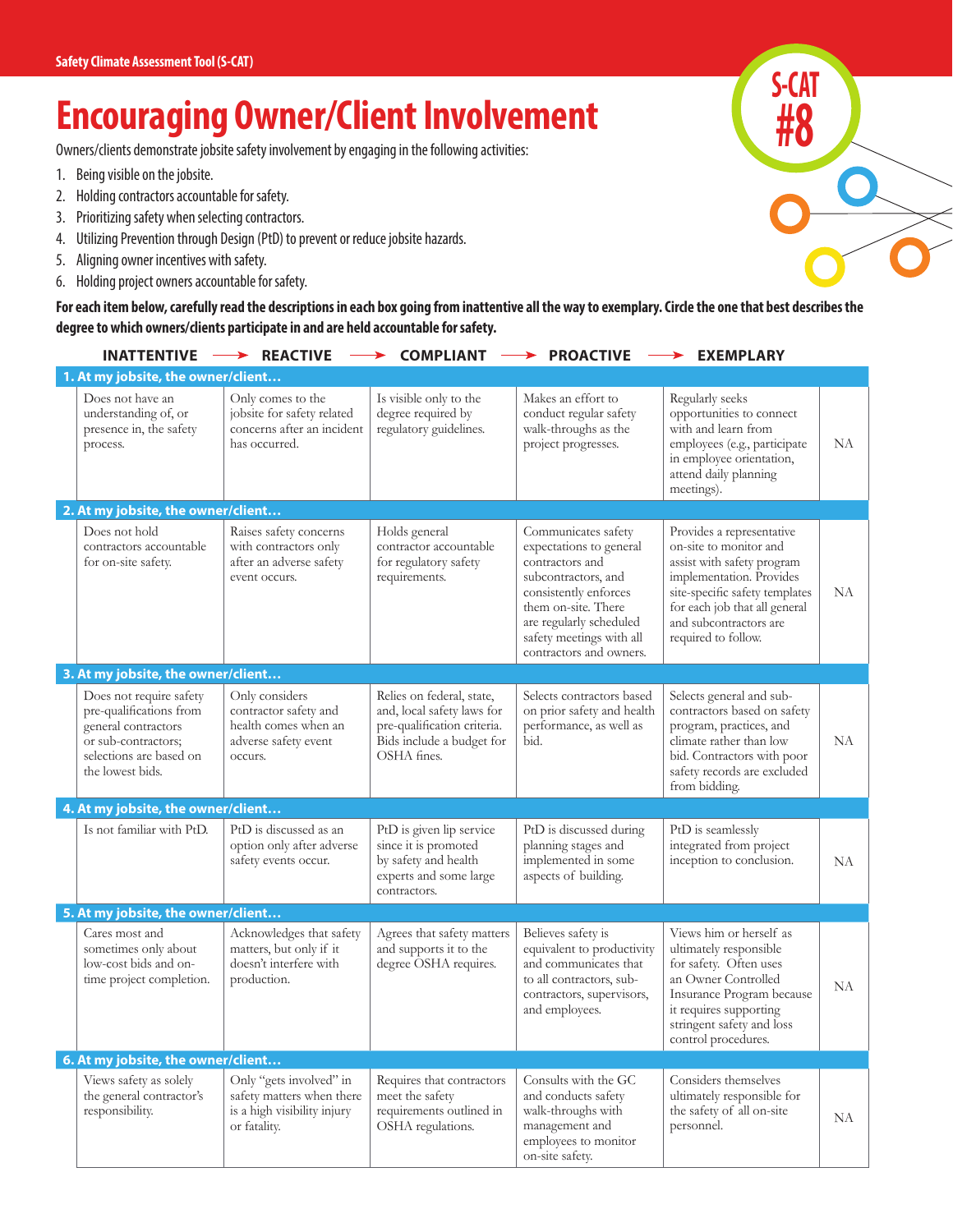## **About Your Organization**

For us to most effectively provide you with feedback, we hope you will answer the following questions.

#### **Which of the following best describes your current position? (please check only one)**

- **O** Company Owner
- **O** Project Manager
- **O** Supervisor
- **O** Project Superintendent
- **O** Safety Manager/Director
- **O** Foreman
- **O** Worker
- $\bigcirc$  Other

#### **Which best describes your company? (please check only one)**

- **O** General Contractor
- Sub-Contractor Other\_\_\_\_\_\_\_\_\_\_\_\_\_\_\_\_\_\_\_\_\_\_\_\_

#### **Is your company a…(please check only one)**

- **O** Union Company
- **O** Merit or Non-Union Company
- **O** Combination

#### **How many hours would you say your company worked last year? (please check only one)**

- **O** Fewer than 150,000 hours
- $\bigcirc$  Between 151,000 400,000 hours
- More than 400,000 hours
- I don't know

**Preliminary research shows that the S-CAT leading indicators predict RIR. To be able to continue testing and improving the S-CAT, we are asking you to share your company's most recent RIR with us.**  *REMINDER* – All of your S-CAT responses, including the RIR are completely confidential and will not be shared with anyone.

Our RIR is \_\_\_\_\_\_\_\_\_\_\_\_\_\_ (*PLEASE DO NOT GUESS*)

**O** I do not know our RIR or I prefer not to answer

# **S-CAT**

#### **Pick the category below that best describes the work your company primarily does. (please check only one)**

- **O** I'm not in the construction industry
- **O** Single-family Housing Construction
- **O** Residential Construction
- O Operative Builders
- **O** Industrial Buildings and Warehouses
- **O** Nonresidential Construction
- **O** Highway and Street Construction
- **O** Bridge, Tunnel, and Elevated Highway
- **O** Water, Sewer, and Utility Lines
- **O** Heavy Construction
- **O** Plumbing, Heating, Air-conditioning
- **O** Painting and Paper Hanging
- **O** Electrical Work
- **O** Masonry and Other Stonework
- **O** Terrazzo, Tile, Marble, Mosaic Work
- **O** Carpentry Work
- **O** Floor Laying and Floor Work
- **C** Roofing, Siding, and Sheet Metal Work
- **O** Concrete Work
- **O** Water Well Drilling
- **O** Structural Steel Erection
- **C** Glass and Glazing Work
- **O** Excavation Work
- **O** Wrecking and Demolition Work
- **O** Installing Building Equipment

**If you've been given a special company code for completing the S-CAT, please enter it here: \_\_\_\_\_\_\_\_\_\_\_\_\_\_\_\_\_\_\_\_\_\_\_\_\_**